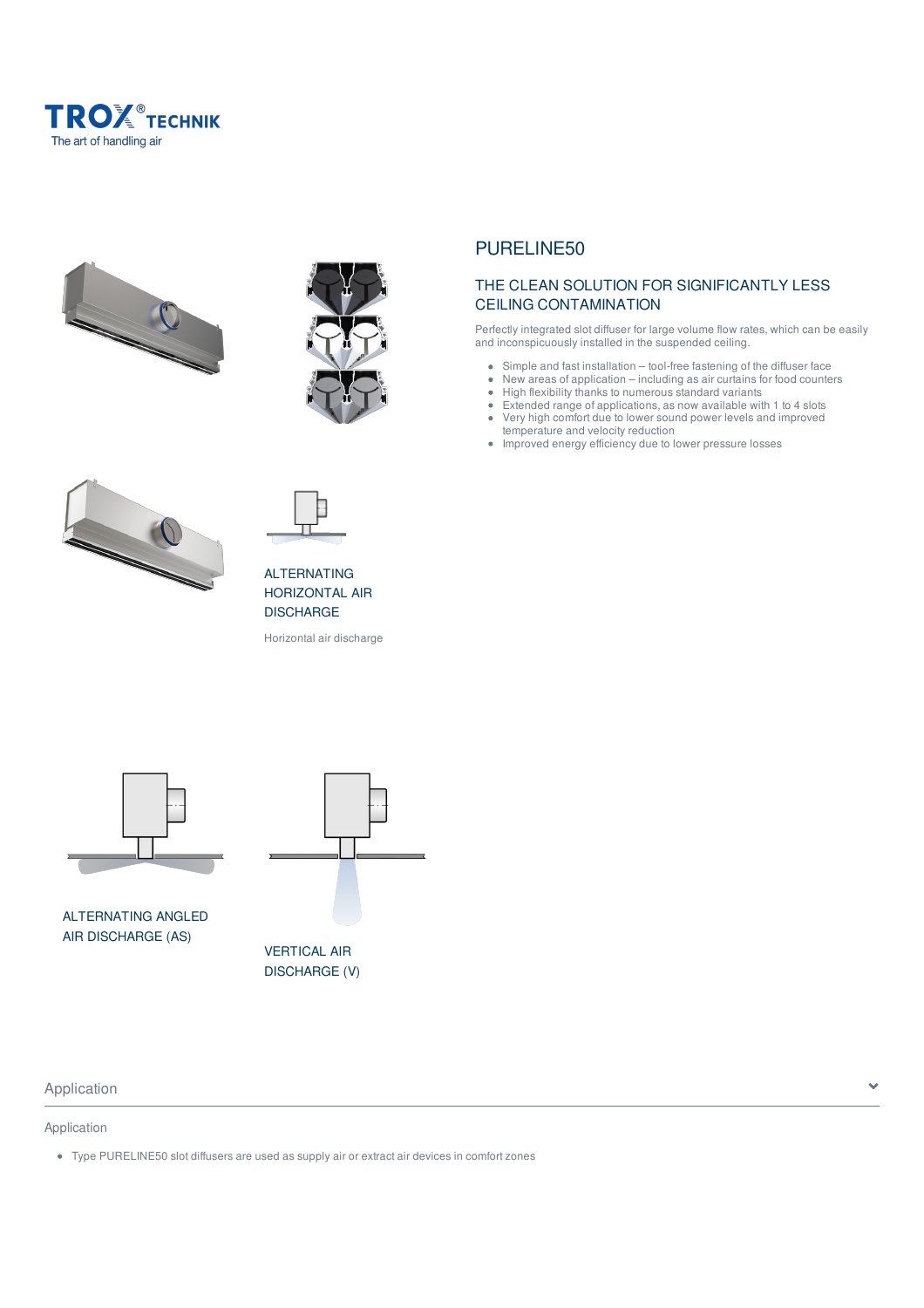- The many variants allow for flexible use as mixed ventilation systems and make them suitable for various applications
- Unobtrusive integration into suspended ceilings
- For room heights up to 4 m (lower edge of suspended ceiling)
- Suitable for large volume flow rates. Thanks to the option of 1-4 slots, the scope of application is wide-ranging.
- One-way or alternating air discharge can be adjusted on site to meet local requirements
- High induction results in a rapid reduction of the temperature difference and airflow velocity (supply air variant)
- For variable and constant volume flows
- For supply air to room air temperature differences from –10 to +10 K

#### Special features

- Uniform air pattern reduces contamination of the ceiling due to induced room air
- Horizontal, angled or vertical air discharge by means of manually adjustable air control elements
- Comfortable indoor climate due to high induction and rapid reduction of temperature differences and airflow velocities
- Attractive appearance due to extruded aluminium sections with anodised finish or powder coating (RAL CLASSIC colour)
- Diffuser face has been optimised for maximum volume flow rate at low sound power levels
- Suitable for continuous linear arrangement

#### Nominal sizes

- L<sub>N</sub>: 600, 750, 900, 1050, 1200, 1350, 1500, 1650, 1800, 1950 mm
- Diffuser face can be ordered in mm increments, also in intermediate lengths

#### Variants

PL50-... :

- $\bullet$   $\cdot$  \* 1 to 4 slots
- -PF: Combination of diffuser face and plenum box with fixed connection
- -SF: Combination of diffuser face and plenum box with detachable screw fixing
- -PB: Plenum box only (for combination with DS)
- -DS: Only diffuser face with extended border and screw fixing
- -DF: Only diffuser face with extended border and spring clip
- -CD: Air transfer section that can be integrated into linear runs. On the reverse side of the diffuser face, there are openings for the air to flow through. The air transfer section has to be fastened by others. The connectors supplied are only used to position and align the air transfer sections.
- -BD: Non-active section that can be integrated into linear runs. The diffuser face is connected on the reverse side so that air is prevented from flowing through the non-active section. The non-active section has to be fastened by others. The connectors supplied are only used to position and align the air transfer sections.
- - CS: Corner section

Position of the plenum box on the diffuser face, if the plenum box is shorter than the diffuser face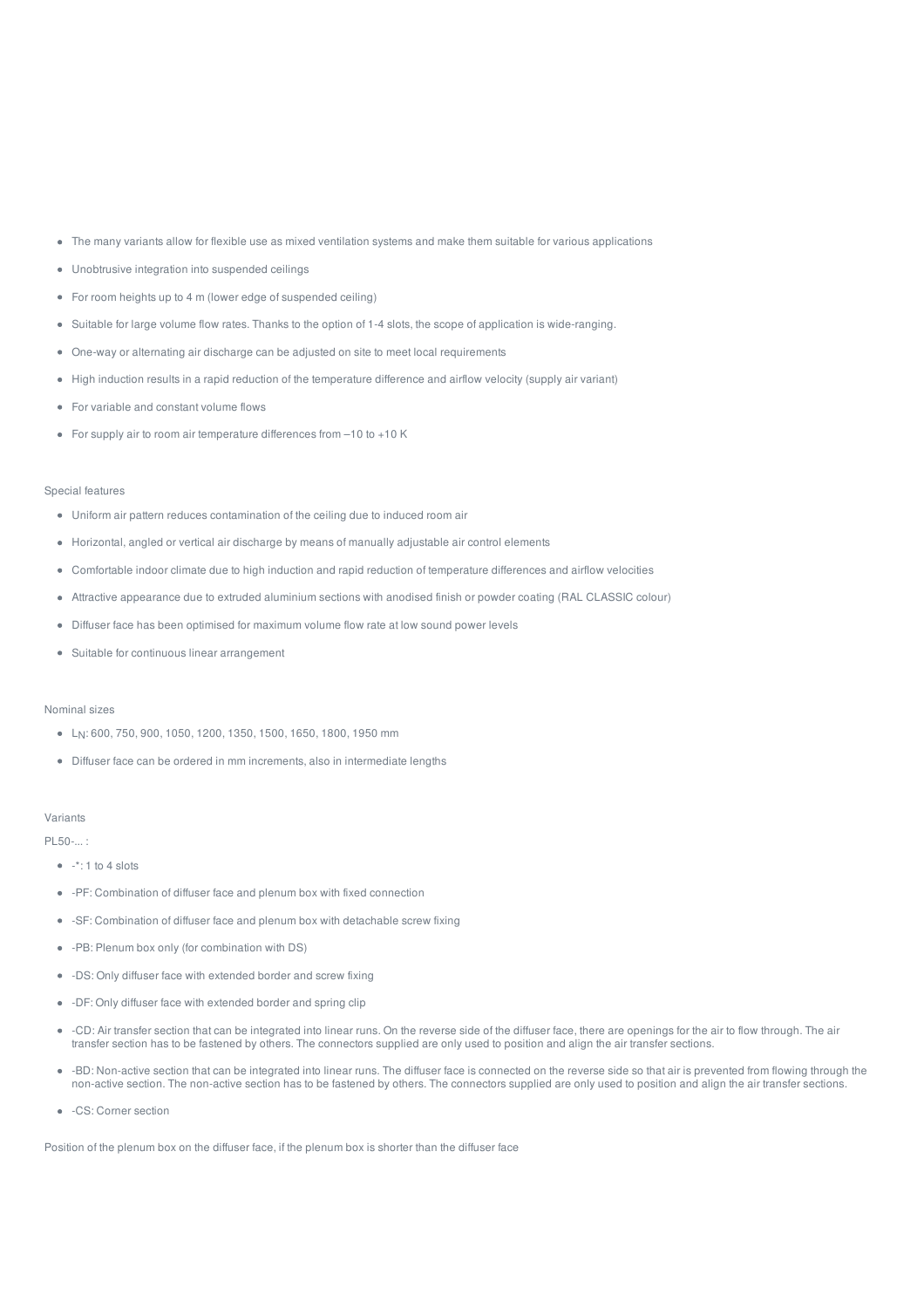- Central position of plenum box
- Plenum box on the left (LE)
- Plenum box on the right (RI)

#### Plenum box variant

- Symmetrical plenum box with horizontal connection (HS)
- Symmetrical plenum box with vertical connection (VS)
- Asymmetrical plenum box with horizontal connection (HA)

#### Construction

#### Diffuser face finish

- With anodised finish, E6-C-0, natural colour
- P1: Powder-coated RAL 9010, pure white, GE50
- P1: Powder-coated RAL9010, RAL9005, RAL9006, RAL9016, RAL7012 GE30
- P1: Powder-coated DB703
- P1: Powder-coated in other RAL CLASSIC colours, GE70 (no luminous colours)

#### Attachments

- D: Damper blade for volume flow rate balancing
- LS: Lip seal
- L: Internal lining
- EP: Two end plates
- EA: Two end angles

Single diffusers are factory fitted with end plates or end angles. Either end plates or end angles can be used as the end piece.

#### Accessories

- EP: Two end plates
- EA: Two end angles

For a continuous linear arrangement, the end plates or end angles have to be ordered separately and fitted by others. 2 alignment plates for connecting the slot diffusers to each other are supplied separately with each slot diffuser without a factory-fitted end piece.

#### Construction features

- Spigot suitable for circular ducts to EN 1506 or EN 13180
- 4 suspension points on the plenum box for fixing to be performed by others
- Manually adjustable air control elements with detent for defined adjustment of the air distribution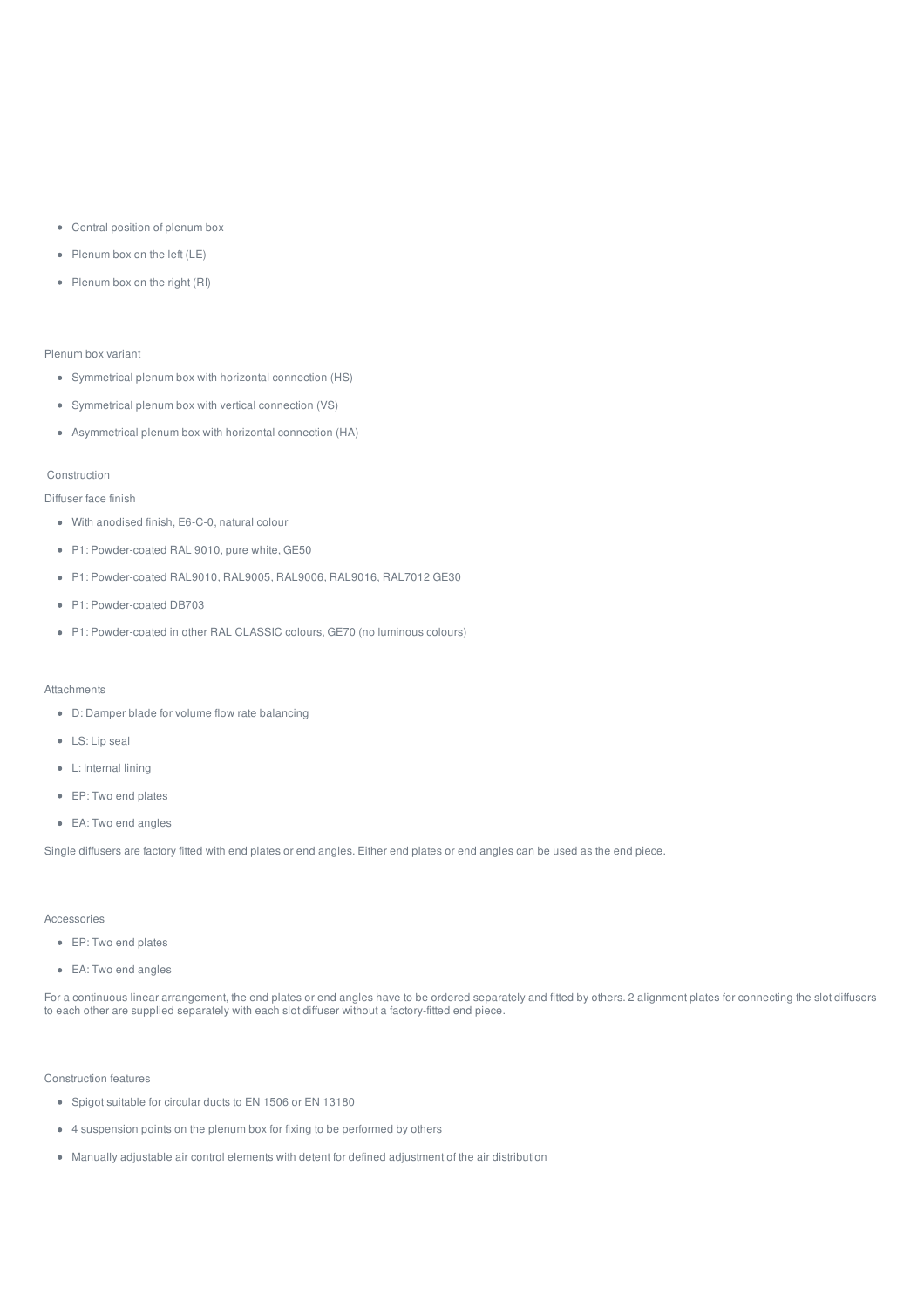- Factory-set air distribution, manually adjustable on site
- Spigot with groove for lip seal (only for accessories with lip seal)
- Diffuser face available in mm increments between 600 and1950 mm
- If the diffuser face is longer than the plenum box, the protruding areas of the diffuser face are covered at the reverse side.
- Plenum boxes only available in nominal lengths
- Extract air variant with air control elements
- The optionally available neck extension in the standard dimensions 22, 47, 72, 97 and 121 mm can be used to compensate for structural conditions
- Fixing material for the diffuser face is supplied separately with the variants -SF and -DS

#### Materials and surfaces

- Diffuser face made from extruded aluminium sections
- Air control elements made of ABS plastic, UL 94, V-0, flame retardant
- Plenum box made of galvanised sheet steel
- End plates and end angles made of aluminium
- Lip seal made of Evoprene
- Lining of mineral wool and closed cell vinyl foam
- Diffuser face with anodised finish, E6-C-0, natural colour
- P1: Powder-coated, RAL CLASSIC colour
- Air control elements similar to RAL 9005, black
- G: Air control elements similar to RAL 9006, grey
- W: Air control elements similar to RAL 9010, white
- Mineral wool
- Mineral wool faced with glass fibre fabric on the surfaces in contact with the air, abrasion-resistant up to 20 m/s
- To EN 13501, fire rating class A1, non-combustible
- RAL quality mark RAL-GZ 388
- Non-hazardous to health thanks to being highly biosoluble in accordance with the Ordinance on Hazardous Substances and Note Q of the European Directive (EC) No. 1272/2008
- Inert to fungal and bacterial growth

#### Standards and guidelines

- Sound power level of the air-regenerated noise measured according to EN ISO 5135
- Compliant with VDI 6022

#### Maintenance

Maintenance-free as construction and materials are not subject to wear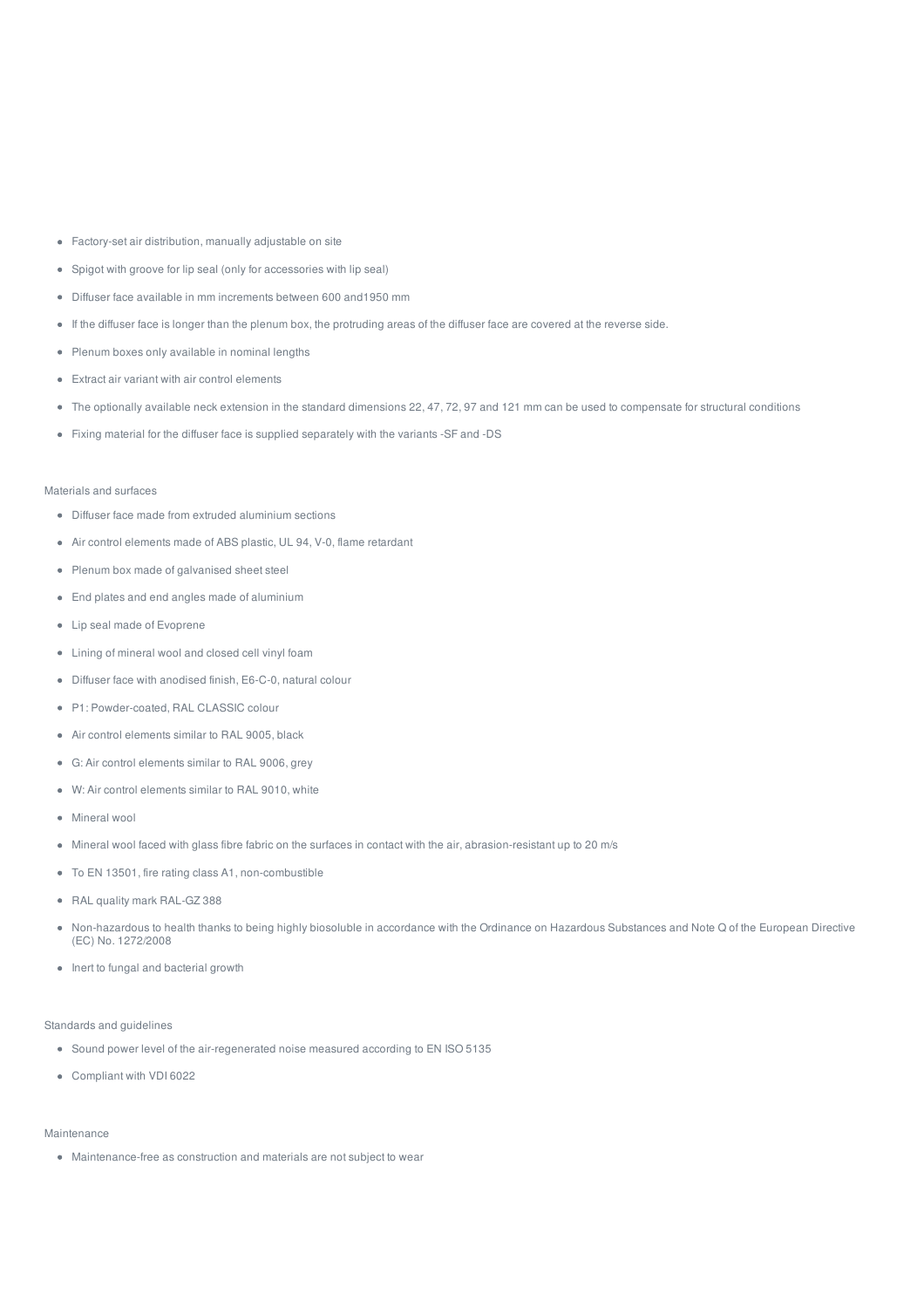• Inspection and cleaning to VDI 6022

# TEKNISKE INFORMATIONER

## Function, Technical Data, Quick Sizing, Specification Text, Order Code

Slot diffusers direct the supply air from ventilation and air conditioning systems into the room, either horizontally, at an angle or vertically.

The resulting airflow induces high levels of room air, thereby rapidly reducing the airflow velocity and the temperature difference between supply air and indoor air.

The result is a mixed flow air distribution in comfort zones, with good overall room ventilation, creating only very little turbulence in the occupied zone.

Type PURELINE50 slot diffusers are factory fitted with manually adjustable air control elements.

The airflow direction can be adjusted to meet various local requirements.

Air discharge is one-way or alternating horizontal.

Heating operation with vertical flow is also possible, as is angled air discharge.

The supply air to room air temperature difference can range from –10 to +10 K.

A damper blade (optional) enables volume flow rate balancing for commissioning.

To give rooms an aesthetic, uniform look, Type PURELINE50 diffusers may also be used for extract air.

## Schematic illustration of PL50-\*-SF



① Diffuser face, 1, 2, 3 or 4 slots

- ② Adjustable air control elements
- ③ Screw fixing
- ⑥ Neck
- ⑦ Plenum box
- ⑧ Suspension lug
- ⑨ Spigot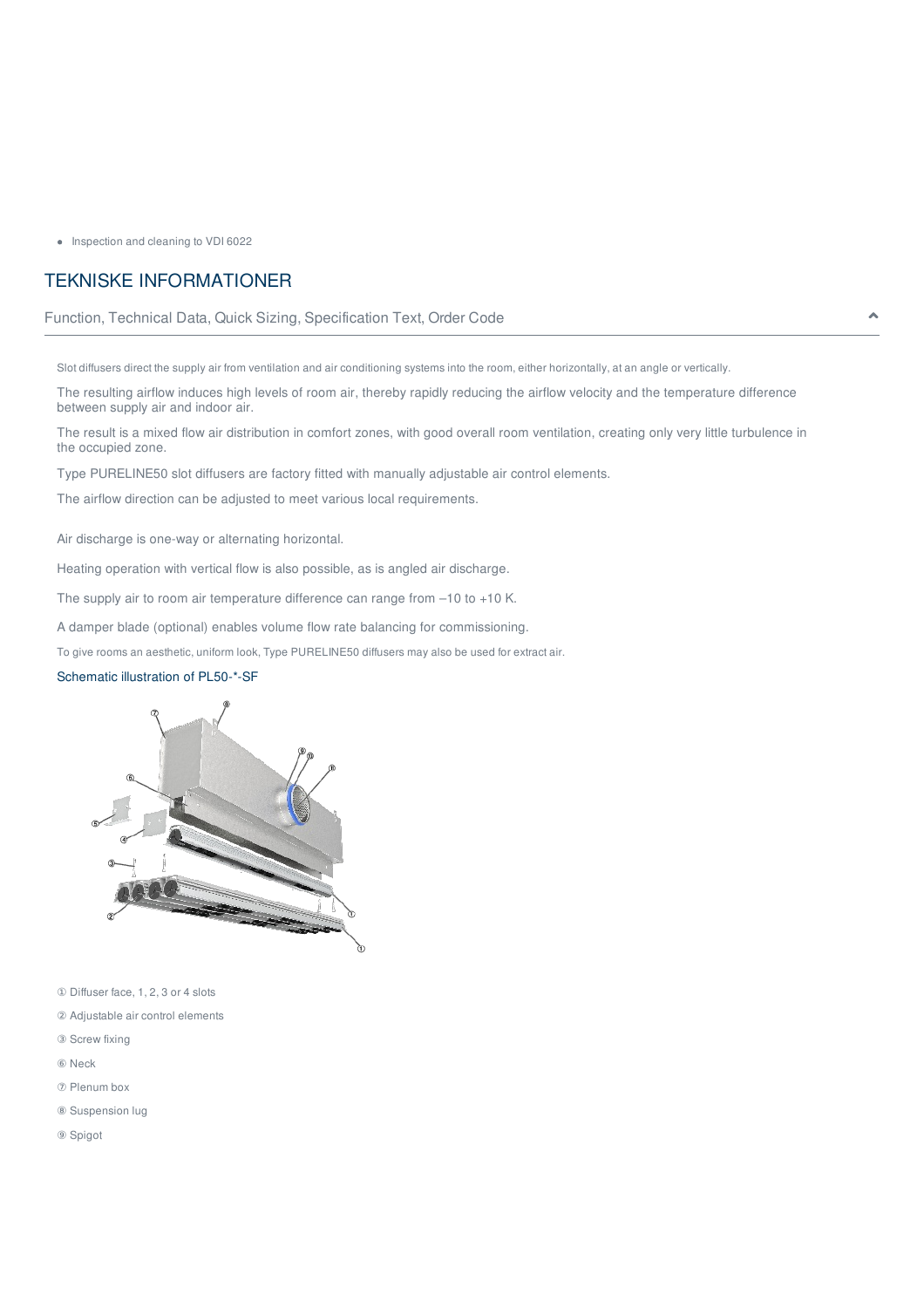Optional

④ End plate

⑤ End angle

⑩ Lip seal

Damper blade for volume flow rate balancing

| <b>Nominal lengths</b>                              | 600 - 1950 mm, in increments of 150 mm |
|-----------------------------------------------------|----------------------------------------|
| Number of slots                                     | $1, 2, 3$ or $4$                       |
| Neck extension                                      | 22, 47, 72, 97, 121 mm                 |
| Minimum volume flow rate, at $\Delta t z = -10$ K   | 10 l/s or 36 m <sup>3</sup> /h         |
| Maximum volume flow rate, at LWA $\approx$ 50 dB(A) | 608 l/s or 2190 m <sup>3</sup> /h      |
| Supply air to room air temperature difference       | $-10$ to $+10$ K                       |

Quick sizing tables provide a good overview of the volume flow rates and corresponding sound power levels and differential pressures.

Exact values for all parameters can be determined with our Easy Product Finder design program. Up to nominal length 1500 mm, sizing includes one spigot; from length 1650 mm, two spigots are required.

PL50-1, supply air, alternating horizontal air discharge, sound power level and total differential pressure  $D = 123$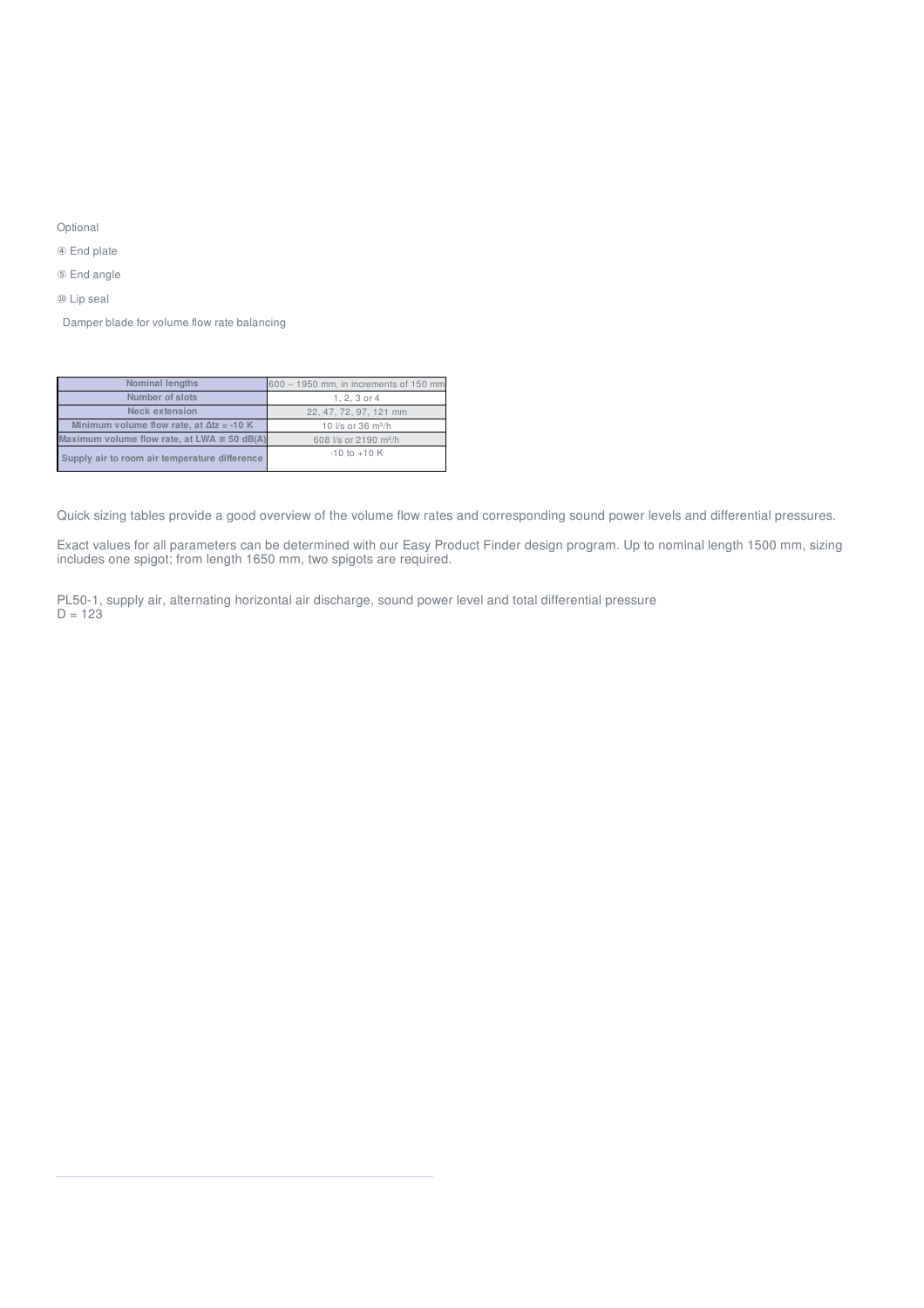|      |                |                      |          |             |          | $\overline{2}$ |                 | 3             |
|------|----------------|----------------------|----------|-------------|----------|----------------|-----------------|---------------|
| LN   | $a_v$ [ $/s$ ] | a <sub>v</sub> [mª/h | Δpt [Pa] | LWA [dB(A)] | Δpt [Pa] | $LWA$ [dB(A)]  | <b>Δpt</b> [Pa] | $LWA$ [dB(A)] |
| 600  | 10             | 36                   | < 5      | < 15        | < 5      | < 15           | 5               | < 15          |
| 600  | 30             | 109                  | 21       | 36          | 29       | 37             | 47              | 37            |
| 600  | 51             | 182                  | 58       | 51          | 82       | 51             | 131             | 51            |
| 600  | 70             | 255                  | 113      | 60          | 161      | 60             | 258             | 61            |
| 750  | 13             | 45                   | < 5      | < 15        | < 5      | < 15           | $\overline{7}$  | < 15          |
| 750  | 36             | 129                  | 20       | 37          | 32       | 37             | 57              | 38            |
| 750  | 59             | 212                  | 55       | 51          | 87       | 51             | 155             | 52            |
| 750  | 82             | 296                  | 106      | 60          | 170      | 60             | 301             | 61            |
| 900  | 15             | 54                   | < 5      | < 15        | 5        | < 15           | 9               | < 15          |
| 900  | 41             | 147                  | 20       | 37          | 36       | 38             | 68              | 38            |
| 900  | 67             | 241                  | 54       | 51          | 96       | 51             | 183             | 52            |
| 900  | 92             | 334                  | 104      | 60          | 185      | 60             | 352             | 61            |
| 1050 | 18             | 63                   | < 5      | < 15        | 6        | < 15           | 12              | < 15          |
| 1050 | 46             | 165                  | 21       | 37          | 40       | 38             | 81              | 39            |
| 1050 | 74             | 268                  | 54       | 51          | 107      | 52             | 214             | 52            |
| 1050 | 102            | 370                  | 104      | 60          | 203      | 61             | 408             | 61            |
| 1200 | 18             | 63                   | < 5      | < 15        | 6        | < 15           | 12              | < 15          |
| 1200 | 46             | 165                  | 21       | 37          | 40       | 38             | 81              | 39            |
| 1200 | 74             | 268                  | 54       | 51          | 107      | 52             | 214             | 52            |
| 1200 | 102            | 370                  | 104      | 60          | 203      | 61             | 408             | 61            |
| 1350 | 23             | 81                   | < 5      | < 15        | 8        | < 15           | 18              | < 15          |
| 1350 | 55             | 199                  | 22       | 38          | 51       | 39             | 110             | 40            |
| 1350 | 88             | 318                  | 57       | 51          | 131      | 52             | 282             | 53            |
| 1350 | 121            | 436                  | 108      | 60          | 246      | 61             | 530             | 61            |
| 1500 | 25             | 90                   | < 5      | < 15        | 10       | 15             | 22              | 16            |
| 1500 | 60             | 216                  | 24       | 38          | 58       | 39             | 128             | 40            |
| 1500 | 95             | 341                  | 60       | 51          | 144      | 52             | 318             | 53            |
| 1500 | 129            | 467                  | 112      | 60          | 270      | 61             | 596             | 62            |
| 1650 | 28             | 99                   | < 5      | < 15        | < 5      | < 15           | 8               | < 15          |
| 1650 | 71             | 255                  | 17       | 38          | 29       | 38             | 53              | 39            |
| 1650 | 114            | 411                  | 44       | 51          | 75       | 52             | 138             | 52            |
| 1650 | 157            | 567                  | 85       | 60          | 143      | 60             | 263             | 61            |
| 1800 | 30             | 108                  | < 5      | < 15        | 5        | < 15           | 9               | < 15          |
| 1800 | 76             | 272                  | 17       | 38          | 31       | 38             | 58              | 39            |
| 1800 | 121            | 437                  | 44       | 51          | 79       | 52             | 150             | 52            |
| 1800 | 166            | 601                  | 84       | 60          | 150      | 61             | 285             | 61            |
| 1950 | 33             | 117                  | < 5      | < 15        | 5        | < 15           | 10              | < 15          |
| 1950 | 80             | 289                  | 17       | 38          | 33       | 39             | 64              | 39            |
| 1950 | 128            | 461                  | 44       | 51          | 83       | 52             | 162             | 52            |
| 1950 | 175            | 633                  | 83       | 60          | 156      | 61             | 306             | 61            |

Damper blade position 0°

Damper blade position 45°

Damper blade position 90°

PL50-1, supply air, alternating horizontal air discharge, sound power level and total differential pressure  $D = 158$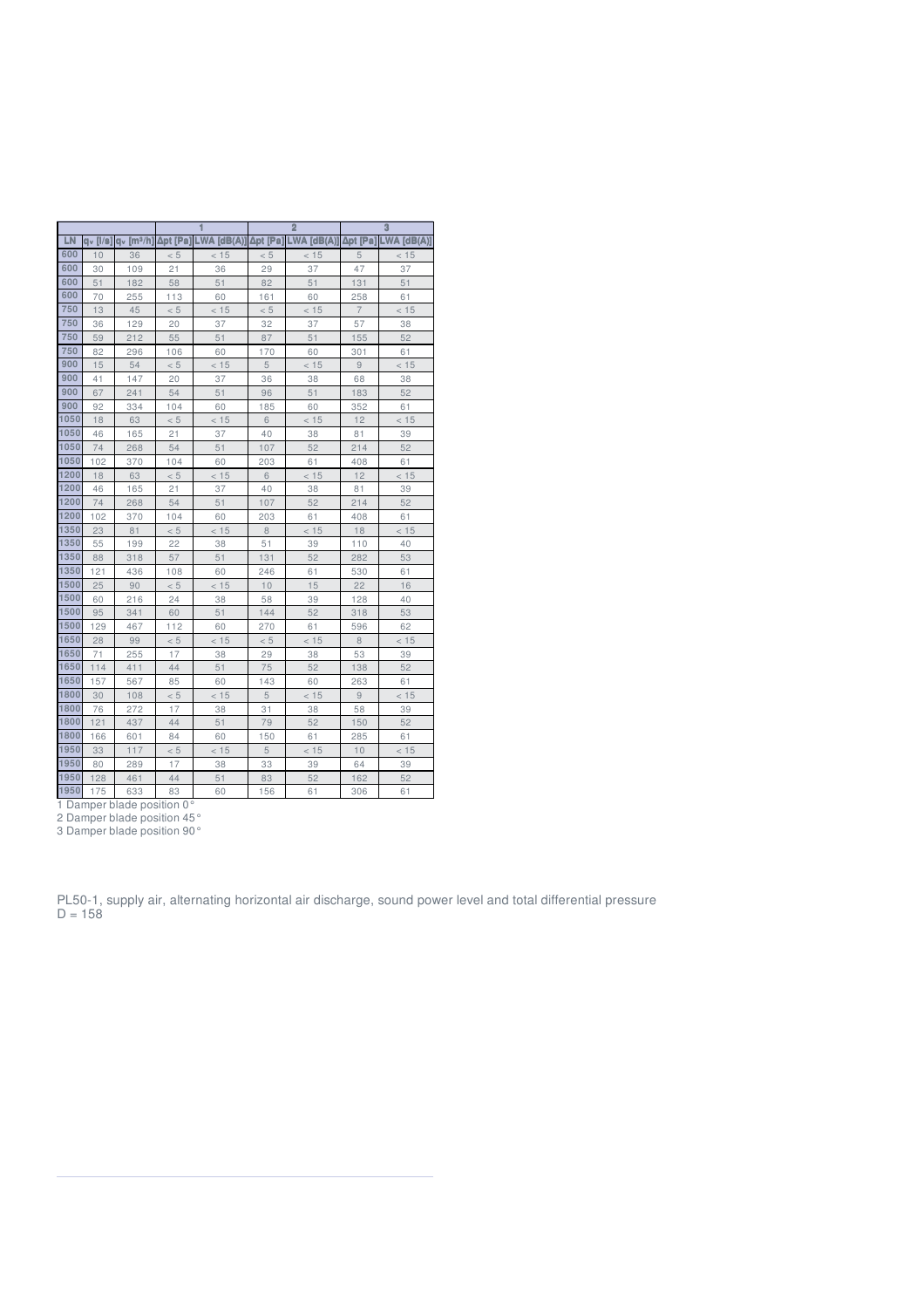|      |             |                      |          |             |                | $\overline{2}$ |          | 3             |
|------|-------------|----------------------|----------|-------------|----------------|----------------|----------|---------------|
| LN   | $a_v$ [l/s] | a <sub>v</sub> [mª/h | Δpt [Pa] | LWA [dB(A)] | <b>∆pt [Pa</b> | $LWA$ [dB(A)]  | Δpt [Pa] | $LWA$ [dB(A)] |
| 600  | 10          | 36                   | < 5      | < 15        | < 5            | < 15           | < 5      | < 15          |
| 600  | 33          | 117                  | 21       | 36          | 25             | 36             | 33       | 36            |
| 600  | 55          | 198                  | 61       | 50          | 72             | 51             | 93       | 51            |
| 600  | 77          | 279                  | 122      | 60          | 143            | 60             | 186      | 60            |
| 750  | 13          | 45                   | < 5      | < 15        | < 5            | < 15           | < 5      | < 15          |
| 750  | 38          | 138                  | 20       | 36          | 25             | 36             | 35       | 37            |
| 750  | 64          | 231                  | 55       | 51          | 70             | 51             | 99       | 51            |
| 750  | 90          | 324                  | 109      | 60          | 137            | 60             | 195      | 61            |
| 900  | 15          | 54                   | < 5      | < 15        | $< 5\,$        | < 15           | 5        | < 15          |
| 900  | 44          | 158                  | 19       | 37          | 25             | 37             | 39       | 37            |
| 900  | 73          | 262                  | 52       | 51          | 70             | 51             | 108      | 51            |
| 900  | 101         | 366                  | 101      | 60          | 137            | 60             | 210      | 61            |
| 1050 | 18          | 63                   | < 5      | < 15        | < 5            | < 15           | 6        | < 15          |
| 1050 | 49          | 177                  | 18       | 37          | 27             | 37             | 44       | 38            |
| 1050 | 81          | 292                  | 49       | 51          | 72             | 51             | 119      | 52            |
| 1050 | 112         | 406                  | 96       | 60          | 140            | 60             | 230      | 61            |
| 1200 | 18          | 63                   | < 5      | < 15        | < 5            | < 15           | 6        | < 15          |
| 1200 | 49          | 177                  | 18       | 37          | 27             | 37             | 44       | 38            |
| 1200 | 81          | 292                  | 49       | 51          | 72             | 51             | 119      | 52            |
| 1200 | 112         | 406                  | 96       | 60          | 140            | 60             | 230      | 61            |
| 1350 | 23          | 81                   | < 5      | < 15        | < 5            | < 15           | $\,8\,$  | < 15          |
| 1350 | 59          | 214                  | 18       | 38          | 30             | 38             | 55       | 39            |
| 1350 | 96          | 346                  | 47       | 51          | 79             | 51             | 145      | 52            |
| 1350 | 133         | 479                  | 90       | 60          | 151            | 60             | 277      | 61            |
| 1500 | 25          | 90                   | < 5      | < 15        | 5              | < 15           | 9        | < 15          |
| 1500 | 64          | 231                  | 18       | 38          | 32             | 38             | 62       | 39            |
| 1500 | 104         | 373                  | 47       | 51          | 84             | 52             | 160      | 52            |
| 1500 | 142         | 514                  | 89       | 60          | 159            | 61             | 305      | 61            |
| 1650 | 28          | 99                   | < 5      | < 15        | < 5            | < 15           | < 5      | < 15          |
| 1650 | 76          | 273                  | 16       | 37          | 21             | 37             | 32       | 38            |
| 1650 | 124         | 446                  | 44       | 51          | 57             | 51             | 84       | 51            |
| 1650 | 172         | 620                  | 84       | 60          | 110            | 60             | 163      | 61            |
| 1800 | 30          | 108                  | < 5      | < 15        | < 5            | < 15           | 5        | < 15          |
| 1800 | 81          | 291                  | 16       | 37          | 22             | 38             | 33       | 38            |
| 1800 | 132         | 474                  | 42       | 51          | 57             | 51             | 88       | 52            |
| 1800 | 182         | 657                  | 81       | 60          | 110            | 60             | 169      | 61            |
| 1950 | 33          | 117                  | < 5      | < 15        | < 5            | < 15           | 5        | < 15          |
| 1950 | 86          | 309                  | 16       | 37          | 22             | 38             | 35       | 38            |
| 1950 | 139         | 501                  | 41       | 51          | 58             | 51             | 92       | 52            |
| 1950 | 192         | 693                  | 79       | 60          | 111            | 60             | 177      | 61            |

Damper blade position 0°

Damper blade position 45°

Damper blade position 90°

PL50-2, supply air, alternating horizontal air discharge, sound power level and total differential pressure  $D = 158$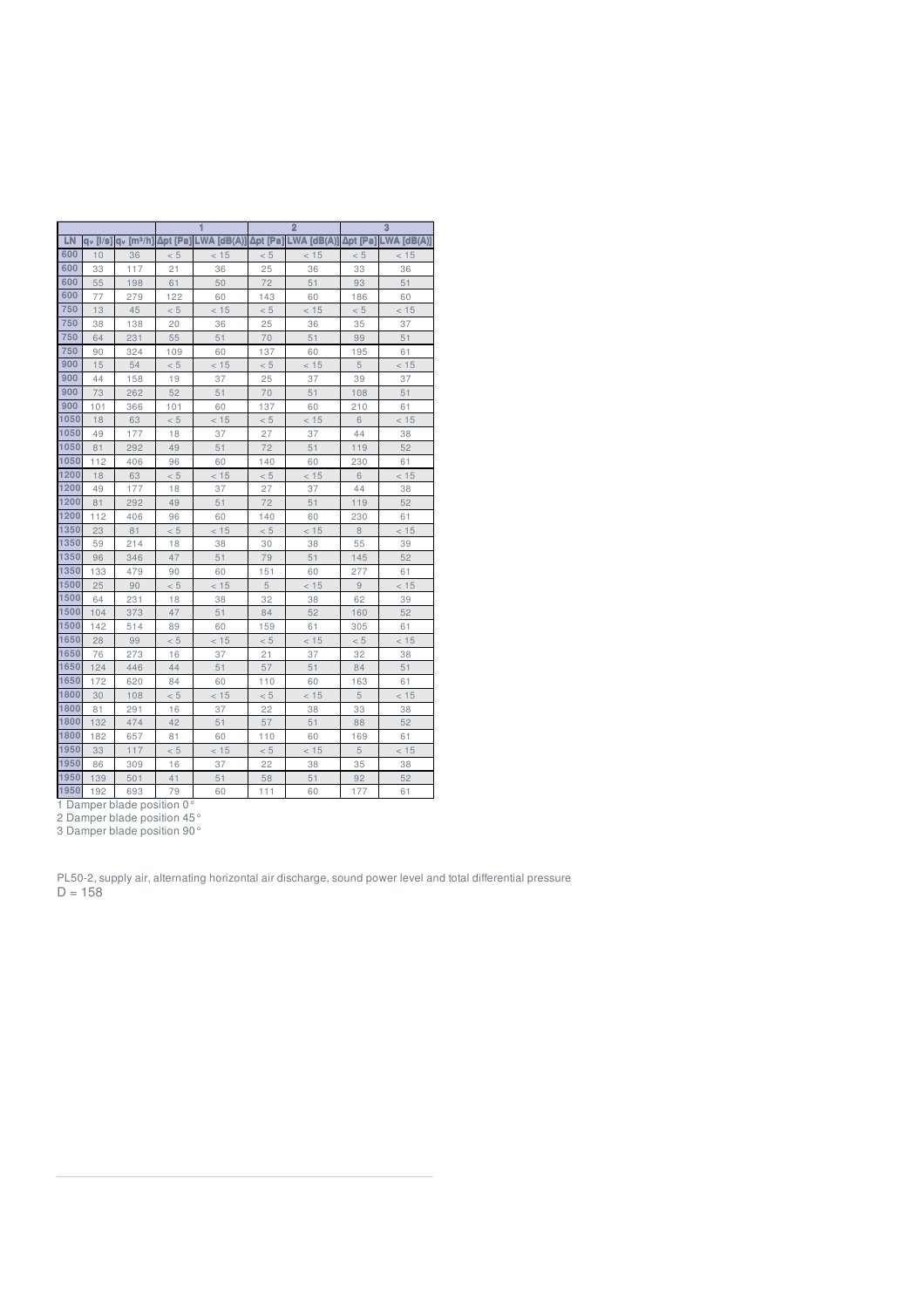|      |                |                       |          |             |                | $\overline{2}$ |                | $\overline{3}$ |
|------|----------------|-----------------------|----------|-------------|----------------|----------------|----------------|----------------|
| LN   | $a_v$ [ $/s$ ] | q <sub>v</sub> [mª/h] | Δpt [Pa] | LWA [dB(A)] | Δpt [Pa]       | LWA [dB(A)]    | Δpt [Pa]       | LWA [dB(A)]    |
| 600  | 20             | 72                    | < 5      | < 15        | < 5            | < 15           | $\overline{7}$ | < 15           |
| 600  | 54             | 195                   | 17       | 37          | 28             | 38             | 50             | 39             |
| 600  | 89             | 319                   | 46       | 51          | 74             | 52             | 134            | 53             |
| 600  | 122            | 442                   | 89       | 60          | 143            | 61             | 257            | 62             |
| 750  | 25             | 90                    | < 5      | < 15        | 5              | < 15           | 10             | < 15           |
| 750  | 63             | 227                   | 17       | 38          | 31             | 39             | 61             | 40             |
| 750  | 101            | 365                   | 44       | 51          | 80             | 52             | 158            | 53             |
| 750  | 139            | 502                   | 83       | 60          | 152            | 61             | 299            | 62             |
| 900  | 30             | 108                   | < 5      | < 15        | 6              | 15             | 13             | 16             |
| 900  | 72             | 258                   | 17       | 39          | 36             | 40             | 74             | 41             |
| 900  | 113            | 407                   | 43       | 51          | 89             | 52             | 185            | 53             |
| 900  | 154            | 557                   | 80       | 60          | 166            | 61             | 347            | 62             |
| 1050 | 35             | 126                   | < 5      | 16          | 8              | 17             | 17             | 18             |
| 1050 | 79             | 286                   | 18       | 39          | 40             | 40             | 88             | 41             |
| 1050 | 124            | 447                   | 43       | 51          | 98             | 53             | 215            | 54             |
| 1050 | 168            | 607                   | 80       | 60          | 182            | 61             | 396            | 62             |
| 1200 | 35             | 126                   | < 5      | 16          | 8              | 17             | 17             | 18             |
| 1200 | 79             | 286                   | 18       | 39          | 40             | 40             | 88             | 41             |
| 1200 | 124            | 447                   | 43       | 51          | 98             | 53             | 215            | 54             |
| 1200 | 168            | 607                   | 80       | 60          | 182            | 61             | 396            | 62             |
| 1350 | 45             | 161                   | < 5      | 19          | 12             | 20             | 27             | 22             |
| 1350 | 94             | 339                   | 20       | 40          | 51             | 41             | 118            | 42             |
| 1350 | 144            | 518                   | 46       | 52          | 120            | 53             | 276            | 54             |
| 1350 | 193            | 696                   | 83       | 60          | 217            | 61             | 499            | 63             |
| 1500 | 50             | 179                   | 5        | 20          | 14             | 22             | 33             | 23             |
| 1500 | 101            | 365                   | 21       | 40          | 58             | 42             | 135            | 43             |
| 1500 | 153            | 551                   | 48       | 52          | 132            | 53             | 309            | 55             |
| 1500 | 204            | 737                   | 86       | 60          | 236            | 62             | 552            | 63             |
| 1650 | 55             | 197                   | < 5      | 16          | 5              | 17             | 11             | 18             |
| 1650 | 125            | 449                   | 15       | 39          | 28             | 40             | 58             | 41             |
| 1650 | 194            | 700                   | 35       | 51          | 69             | 52             | 141            | 54             |
| 1650 | 264            | 952                   | 65       | 60          | 128            | 61             | 260            | 62             |
| 1800 | 60             | 215                   | < 5      | 17          | 6              | 18             | 13             | 19             |
| 1800 | 133            | 477                   | 15       | 39          | 30             | 40             | 64             | 41             |
| 1800 | 205            | 738                   | 35       | 52          | 73             | 53             | 152            | 54             |
| 1800 | 277            | 1000                  | 65       | 60          | 134            | 61             | 279            | 62             |
| 1950 | 65             | 233                   | < 5      | 18          | $\overline{7}$ | 19             | 15             | 20             |
| 1950 | 140            | 504                   | 15       | 40          | 32             | 41             | 69             | 42             |
| 1950 | 215            | 775                   | 35       | 52          | 77             | 53             | 164            | 54             |

290 1046 64 60 140 61 299 62

Damper blade position 0°

Damper blade position 45°

Damper blade position 90°

PL50-2, supply air, alternating horizontal air discharge, sound power level and total differential pressure  $D = 198$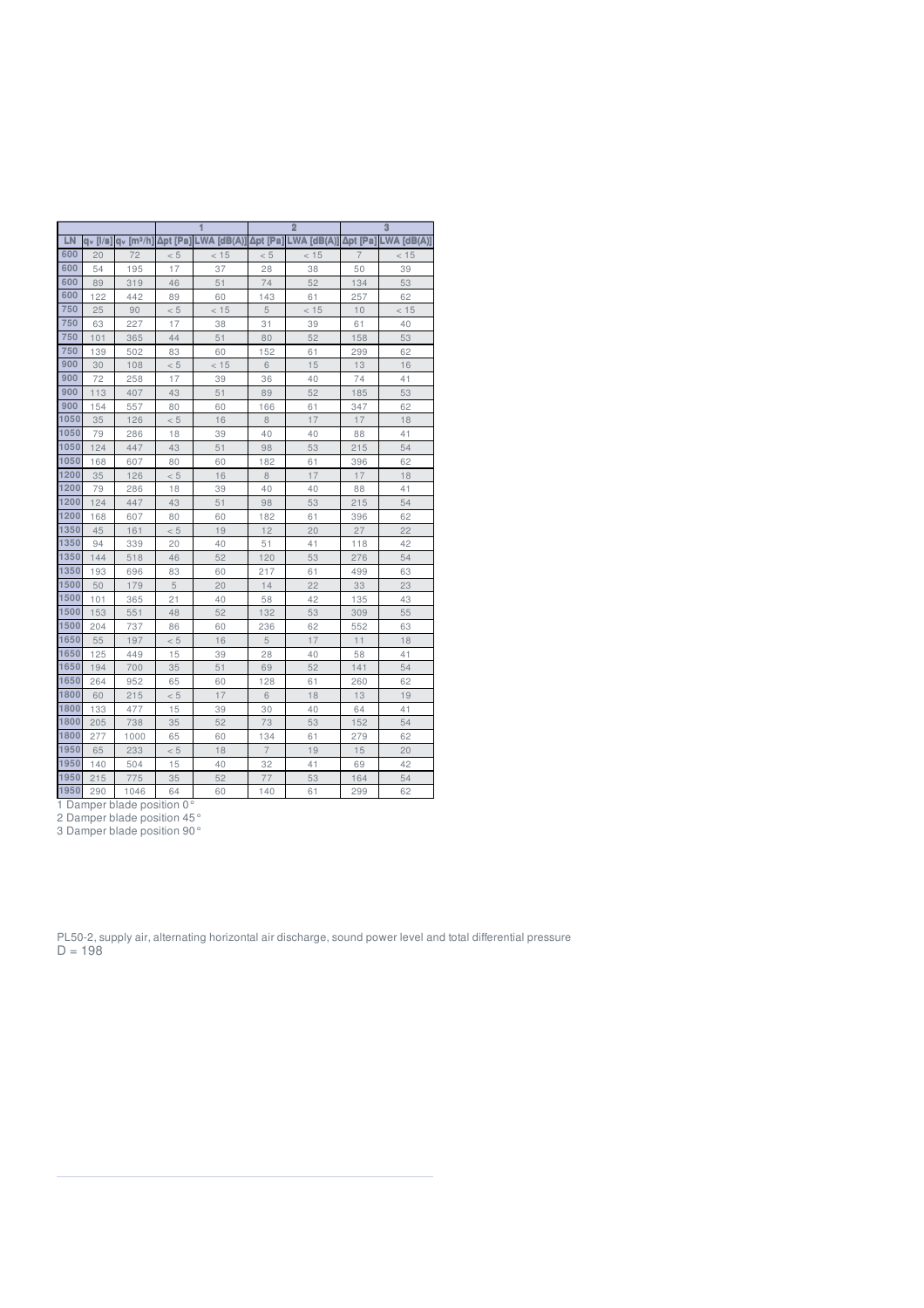|      |                |                          |          |             |                | $\overline{2}$ |                | $\overline{3}$ |
|------|----------------|--------------------------|----------|-------------|----------------|----------------|----------------|----------------|
| LN   | $a_v$ [ $/s$ ] | $av$ [m <sup>3</sup> /h] | Δpt [Pa] | LWA [dB(A)] | Δpt [Pa]       | LWA [dB(A)]    | Δpt [Pa]       | LWA [dB(A)]    |
| 600  | 20             | 72                       | < 5      | < 15        | < 5            | < 15           | < 5            | < 15           |
| 600  | 59             | 214                      | 18       | 37          | 23             | 37             | 34             | 38             |
| 600  | 99             | 355                      | 50       | 51          | 64             | 51             | 94             | 52             |
| 600  | 138            | 497                      | 97       | 60          | 125            | 60             | 184            | 61             |
| 750  | 25             | 90                       | < 5      | < 15        | < 5            | < 15           | 5              | < 15           |
| 750  | 69             | 249                      | 17       | 37          | 24             | 38             | 38             | 38             |
| 750  | 113            | 408                      | 45       | 51          | 63             | 51             | 102            | 52             |
| 750  | 157            | 567                      | 86       | 60          | 122            | 61             | 198            | 61             |
| 900  | 30             | 108                      | < 5      | < 15        | < 5            | < 15           | 6              | < 15           |
| 900  | 78             | 282                      | 16       | 38          | 25             | 38             | 43             | 39             |
| 900  | 127            | 456                      | 41       | 51          | 64             | 52             | 114            | 53             |
| 900  | 175            | 630                      | 79       | 60          | 123            | 61             | 217            | 62             |
| 1050 | 35             | 126                      | < 5      | < 15        | < 5            | < 15           | 8              | < 15           |
| 1050 | 87             | 314                      | 15       | 38          | 26             | 39             | 50             | 40             |
| 1050 | 139            | 501                      | 39       | 51          | 67             | 52             | 127            | 53             |
| 1050 | 191            | 689                      | 74       | 60          | 127            | 61             | 240            | 62             |
| 1200 | 35             | 126                      | < 5      | < 15        | < 5            | < 15           | 8              | < 15           |
| 1200 | 87             | 314                      | 15       | 38          | 26             | 39             | 50             | 40             |
| 1200 | 139            | 501                      | 39       | 51          | 67             | 52             | 127            | 53             |
| 1200 | 191            | 689                      | 74       | 60          | 127            | 61             | 240            | 62             |
| 1350 | 45             | 161                      | < 5      | 16          | 6              | 16             | 12             | 17             |
| 1350 | 103            | 372                      | 15       | 39          | 31             | 40             | 64             | 41             |
| 1350 | 162            | 584                      | 38       | 51          | 76             | 52             | 157            | 54             |
| 1350 | 220            | 795                      | 70       | 60          | 141            | 61             | 290            | 62             |
| 1500 | 50             | 179                      | < 5      | 17          | $\overline{7}$ | 18             | 14             | 19             |
| 1500 | 111            | 400                      | 16       | 39          | 34             | 40             | 71             | 41             |
| 1500 | 173            | 622                      | 38       | 52          | 81             | 53             | 173            | 54             |
| 1500 | 234            | 843                      | 69       | 60          | 149            | 61             | 317            | 62             |
| 1650 | 55             | 197                      | < 5      | < 15        | < 5            | < 15           | 6              | < 15           |
| 1650 | 136            | 490                      | 14       | 38          | 20             | 39             | 35             | 39             |
| 1650 | 218            | 783                      | 35       | 51          | 52             | 52             | 88             | 53             |
| 1650 | 298            | 1076                     | 66       | 60          | 98             | 61             | 167            | 61             |
| 1800 | 60             | 215                      | < 5      | < 15        | < 5            | < 15           | 6              | 15             |
| 1800 | 144            | 520                      | 13       | 38          | 21             | 39             | 37             | 40             |
| 1800 | 229            | 826                      | 34       | 51          | 53             | 52             | 93             | 53             |
| 1800 | 314            | 1131                     | 63       | 60          | 99             | 61             | 175            | 62             |
| 1950 | 65             | 233                      | < 5      | 15          | < 5            | 15             | $\overline{7}$ | 16             |
| 1950 | 153            | 550                      | 13       | 39          | 22             | 39             | 40             | 40             |
| 1950 | 241            | 868                      | 33       | 51          | 54             | 52             | 99             | 53             |

329 1185 61 60 101 61 184 62

Damper blade position 0°

Damper blade position 45°

Damper blade position 90°

PL50-3, supply air, alternating horizontal air discharge, sound power level and total differential pressure  $D = 198$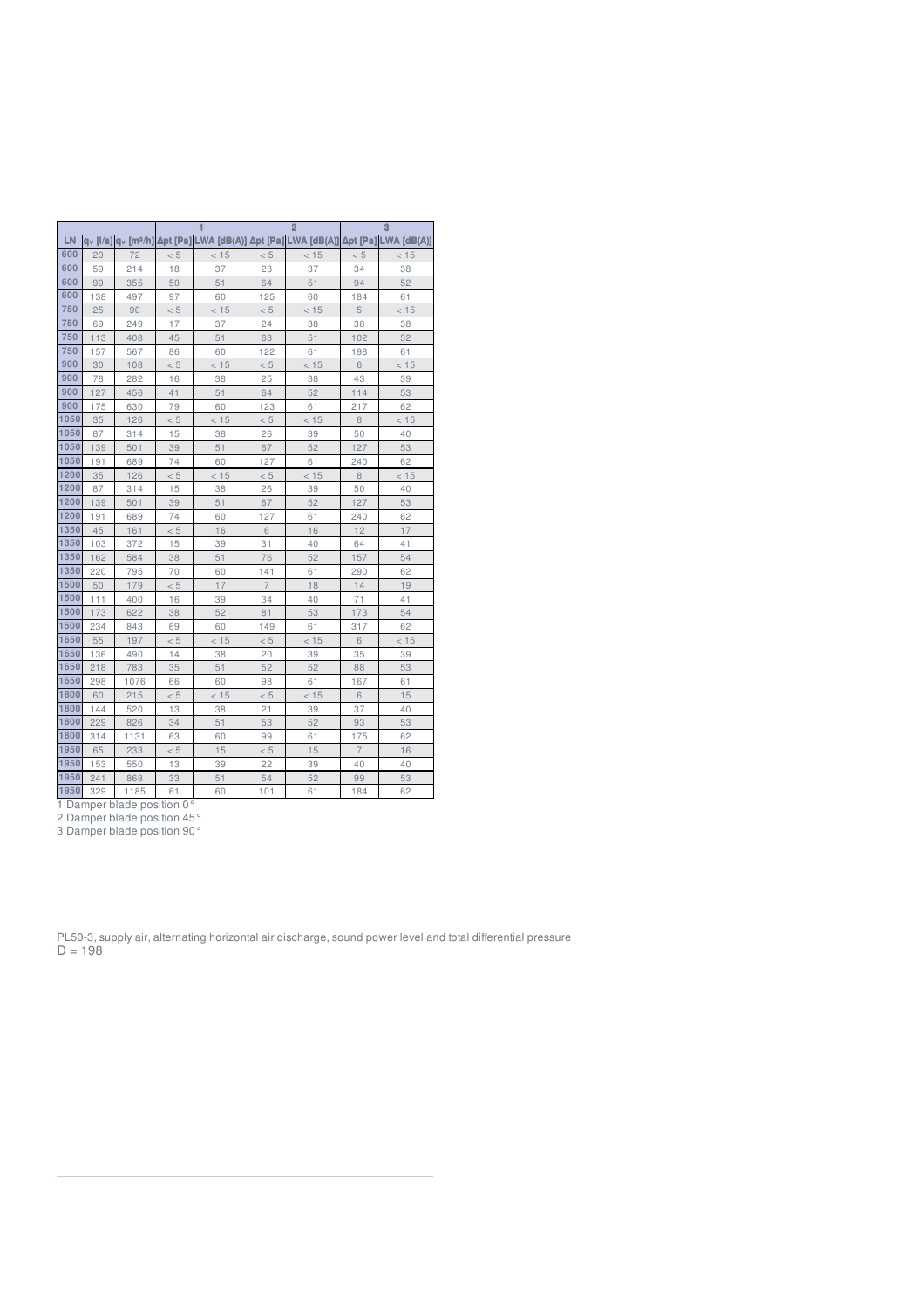|      |          |                       |          |             |                | $\overline{2}$ |          | $\overline{3}$ |
|------|----------|-----------------------|----------|-------------|----------------|----------------|----------|----------------|
| LN   | dv [l/s] | q <sub>v</sub> [mª/h] | Δpt [Pa] | LWA [dB(A)] | Δpt [Pa]       | LWA [dB(A)]    | Δpt [Pa] | $LWA$ [dB(A)]  |
| 600  | 30       | 108                   | < 5      | < 15        | < 5            | < 15           | 6        | < 15           |
| 600  | 79       | 283                   | 18       | 37          | 26             | 38             | 41       | 38             |
| 600  | 127      | 457                   | 46       | 51          | 68             | 51             | 108      | 52             |
| 600  | 175      | 632                   | 88       | 60          | 130            | 60             | 207      | 61             |
| 750  | 38       | 134                   | < 5      | < 15        | 5              | < 15           | 8        | < 15           |
| 750  | 92       | 330                   | 17       | 38          | 29             | 38             | 50       | 39             |
| 750  | 146      | 525                   | 44       | 51          | 73             | 52             | 126      | 52             |
| 750  | 200      | 721                   | 83       | 60          | 138            | 61             | 238      | 61             |
| 900  | 45       | 161                   | < 5      | 15          | 6              | 15             | 11       | 16             |
| 900  | 104      | 375                   | 18       | 38          | 33             | 39             | 60       | 40             |
| 900  | 163      | 588                   | 44       | 51          | 80             | 52             | 147      | 53             |
| 900  | 222      | 802                   | 81       | 60          | 150            | 61             | 273      | 61             |
| 1050 | 53       | 188                   | < 5      | 16          | 8              | 17             | 14       | 18             |
| 1050 | 116      | 417                   | 19       | 39          | 37             | 40             | 70       | 40             |
| 1050 | 180      | 647                   | 45       | 51          | 89             | 52             | 169      | 53             |
| 1050 | 243      | 876                   | 82       | 60          | 164            | 61             | 311      | 62             |
| 1200 | 53       | 188                   | < 5      | 16          | 8              | 17             | 14       | 18             |
| 1200 | 116      | 417                   | 19       | 39          | 37             | 40             | 70       | 40             |
| 1200 | 180      | 647                   | 45       | 51          | 89             | 52             | 169      | 53             |
| 1200 | 243      | 876                   | 82       | 60          | 164            | 61             | 311      | 62             |
| 1350 | 68       | 242                   | 5        | 19          | 11             | 20             | 22       | 21             |
| 1350 | 138      | 498                   | 21       | 40          | 47             | 41             | 95       | 42             |
| 1350 | 209      | 754                   | 48       | 52          | 109            | 53             | 218      | 53             |
| 1350 | 280      | 1010                  | 87       | 60          | 195            | 61             | 391      | 62             |
| 1500 | 75       | 268                   | 6        | 21          | 13             | 22             | 27       | 22             |
| 1500 | 149      | 536                   | 23       | 40          | 53             | 41             | 108      | 42             |
| 1500 | 223      | 804                   | 51       | 52          | 120            | 53             | 244      | 54             |
| 1500 | 297      | 1072                  | 90       | 60          | 213            | 61             | 433      | 62             |
| 1650 | 82       | 295                   | < 5      | 17          | 5              | 17             | 10       | 18             |
| 1650 | 182      | 654                   | 15       | 39          | 26             | 40             | 47       | 40             |
| 1650 | 281      | 1012                  | 36       | 51          | 63             | 52             | 112      | 53             |
| 1650 | 380      | 1371                  | 66       | 60          | 116            | 61             | 206      | 61             |
| 1800 | 90       | 322                   | < 5      | 18          | 6              | 18             | 11       | 19             |
| 1800 | 193      | 695                   | 15       | 39          | 28             | 40             | 51       | 41             |
| 1800 | 297      | 1069                  | 36       | 52          | 67             | 52             | 121      | 53             |
| 1800 | 400      | 1442                  | 66       | 60          | 121            | 61             | 221      | 61             |
| 1950 | 97       | 349                   | < 5      | 19          | $\overline{7}$ | 19             | 13       | 20             |
| 1950 | 204      | 736                   | 16       | 40          | 30             | 40             | 56       | 41             |
| 1950 | 312      | 1123                  | 36       | 52          | 70             | 52             | 130      | 53             |

419 1510 66 60 126 61 236 61

Damper blade position 0°

Damper blade position 45°

Damper blade position 90°

PL50-3, supply air, alternating horizontal air discharge, sound power level and total differential pressure  $D = 248$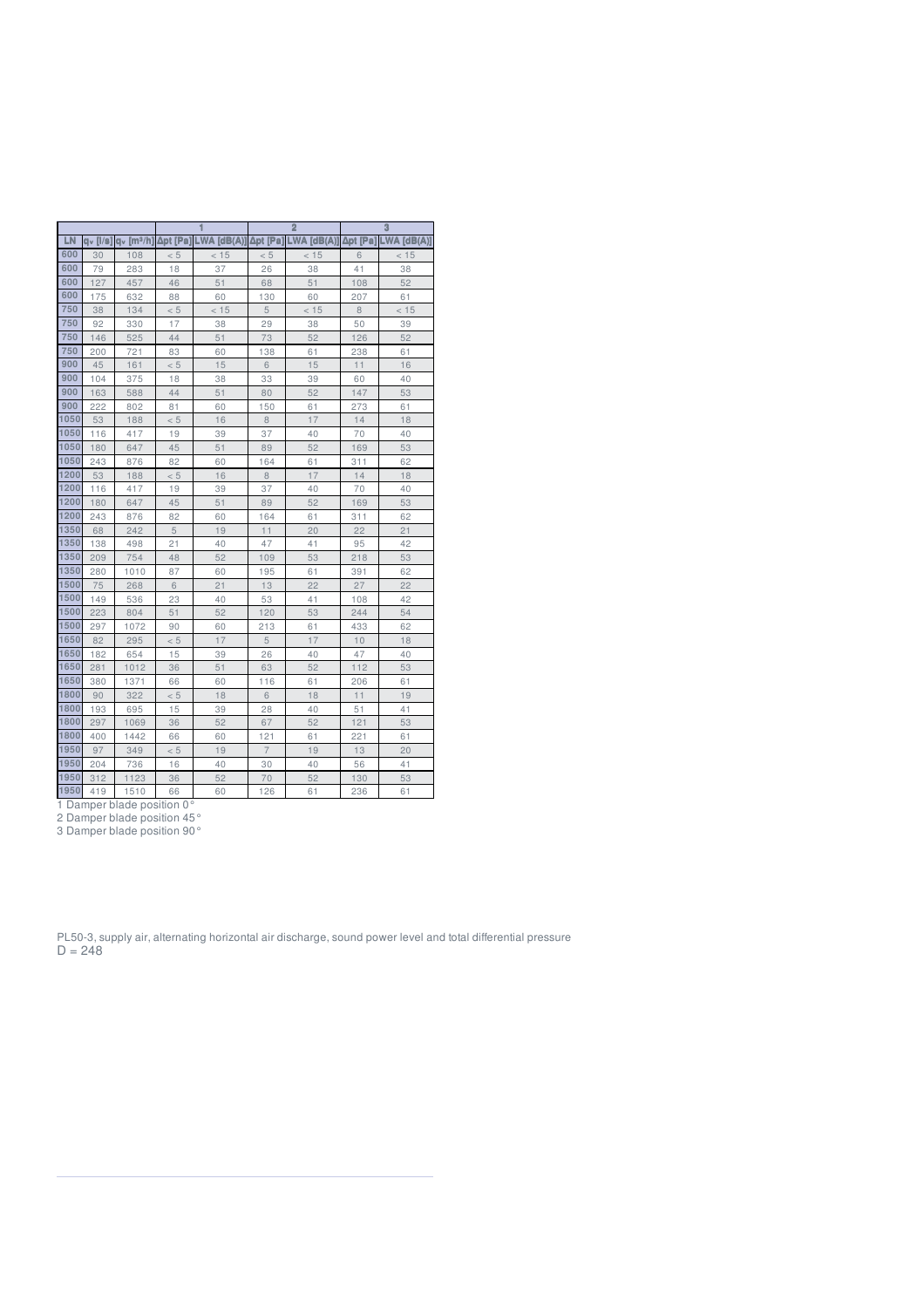|      |                        |                       |          |             |                | $\overline{2}$ |                | $\overline{3}$ |
|------|------------------------|-----------------------|----------|-------------|----------------|----------------|----------------|----------------|
| LN   | $dv$ [ $ /\mathbf{s} $ | q <sub>v</sub> [mª/h] | Δpt [Pa] | LWA [dB(A)] | Δpt [Pa]       | LWA [dB(A)]    | Δpt [Pa]       | $LWA$ [dB(A)]  |
| 600  | 30                     | 108                   | < 5      | < 15        | < 5            | < 15           | < 5            | < 15           |
| 600  | 86                     | 308                   | 18       | 37          | 22             | 37             | 29             | 37             |
| 600  | 141                    | 508                   | 49       | 51          | 60             | 51             | 80             | 51             |
| 600  | 196                    | 708                   | 94       | 60          | 116            | 60             | 155            | 61             |
| 750  | 38                     | 134                   | < 5      | < 15        | < 5            | < 15           | < 5            | < 15           |
| 750  | 100                    | 359                   | 17       | 37          | 22             | 37             | 32             | 38             |
| 750  | 162                    | 584                   | 44       | 51          | 58             | 51             | 85             | 52             |
| 750  | 224                    | 809                   | 84       | 60          | 112            | 60             | 163            | 61             |
| 900  | 45                     | 161                   | < 5      | < 15        | < 5            | < 15           | 6              | < 15           |
| 900  | 113                    | 408                   | 16       | 38          | 23             | 38             | 36             | 38             |
| 900  | 182                    | 655                   | 41       | 51          | 60             | 51             | 93             | 52             |
| 900  | 250                    | 902                   | 78       | 60          | 113            | 60             | 176            | 61             |
| 1050 | 53                     | 188                   | < 5      | < 15        | < 5            | < 15           | $\overline{7}$ | < 15           |
| 1050 | 126                    | 454                   | 16       | 38          | 25             | 39             | 41             | 39             |
| 1050 | 200                    | 721                   | 39       | 51          | 62             | 52             | 102            | 52             |
| 1050 | 274                    | 987                   | 74       | 60          | 116            | 61             | 192            | 61             |
| 1200 | 53                     | 188                   | < 5      | < 15        | < 5            | < 15           | $\overline{7}$ | < 15           |
| 1200 | 126                    | 454                   | 16       | 38          | 25             | 39             | 41             | 39             |
| 1200 | 200                    | 721                   | 39       | 51          | 62             | 52             | 102            | 52             |
| 1200 | 274                    | 987                   | 74       | 60          | 116            | 61             | 192            | 61             |
| 1350 | 68                     | 242                   | < 5      | 16          | 6              | 17             | 10             | 17             |
| 1350 | 151                    | 543                   | 16       | 39          | 29             | 40             | 52             | 40             |
| 1350 | 234                    | 843                   | 38       | 51          | 69             | 52             | 125            | 53             |
| 1350 | 317                    | 1144                  | 71       | 60          | 128            | 61             | 229            | 61             |
| 1500 | 75                     | 268                   | < 5      | 17          | $\overline{7}$ | 18             | 12             | 18             |
| 1500 | 162                    | 584                   | 16       | 39          | 31             | 40             | 58             | 41             |
| 1500 | 250                    | 899                   | 39       | 51          | 74             | 52             | 137            | 53             |
| 1500 | 337                    | 1215                  | 71       | 60          | 135            | 61             | 249            | 61             |
| 1650 | 82                     | 295                   | < 5      | < 15        | < 5            | < 15           | 5              | < 15           |
| 1650 | 197                    | 710                   | 14       | 38          | 19             | 38             | 29             | 39             |
| 1650 | 313                    | 1125                  | 35       | 51          | 48             | 52             | 73             | 52             |
| 1650 | 427                    | 1540                  | 65       | 60          | 91             | 60             | 137            | 61             |
| 1800 | 90                     | 322                   | < 5      | < 15        | < 5            | 15             | 6              | 15             |
| 1800 | 210                    | 755                   | 14       | 38          | 20             | 39             | 31             | 39             |
| 1800 | 330                    | 1188                  | 34       | 51          | 49             | 52             | 76             | 52             |
| 1800 | 450                    | 1621                  | 63       | 60          | 91             | 60             | 142            | 61             |
| 1950 | 97                     | 349                   | < 5      | 15          | < 5            | 16             | 6              | 16             |
| 1950 | 222                    | 799                   | 13       | 39          | 20             | 39             | 33             | 40             |
| 1950 | 347                    | 1250                  | 33       | 51          | 50             | 52             | 80             | 52             |

472 1700 61 60 92 60 149 61

Damper blade position 0°

Damper blade position 45°

Damper blade position 90°

PL50-4, supply air, alternating horizontal air discharge, sound power level and total differential pressure  $D = 248$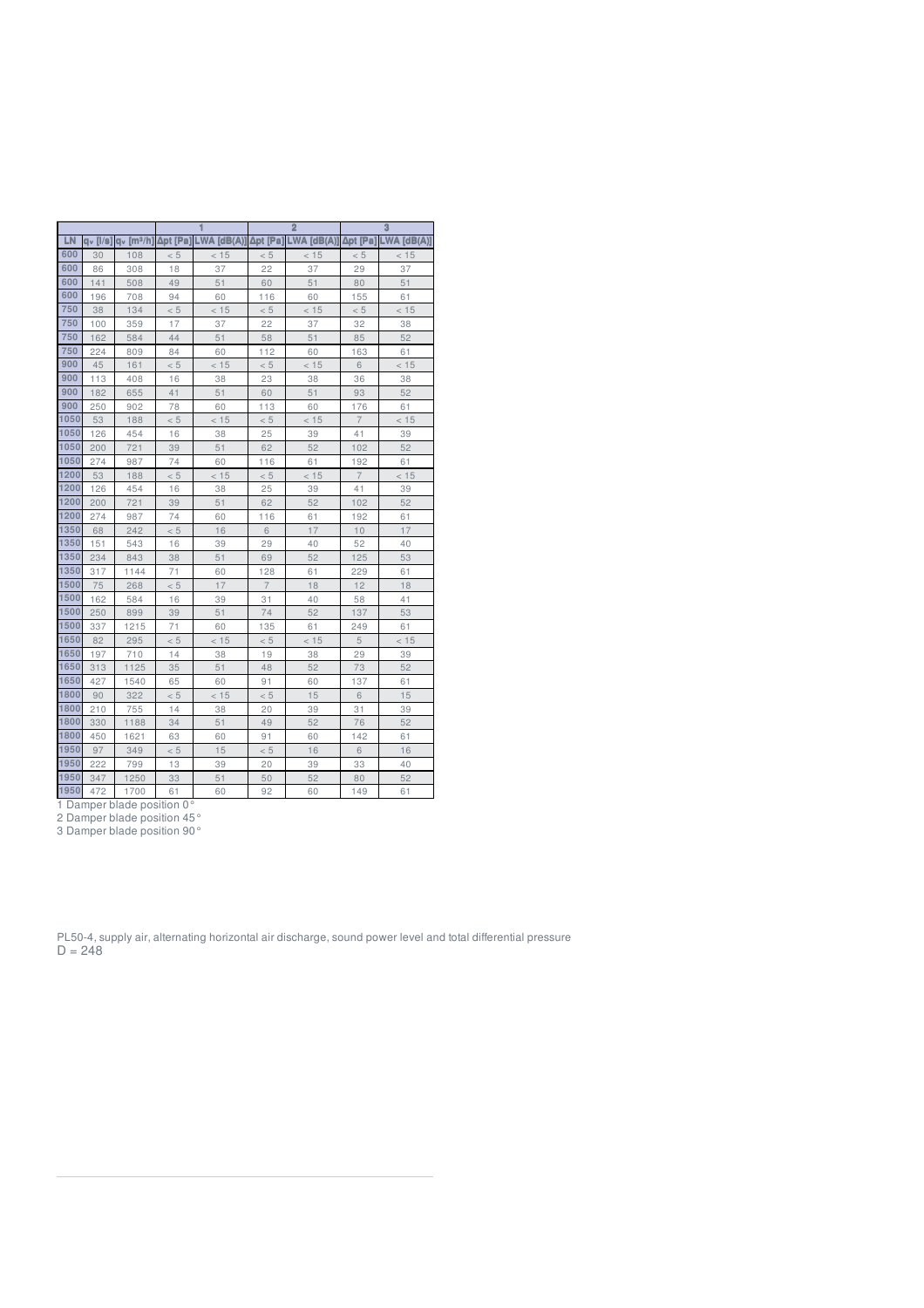|      |                |                       |          |             |          | $\overline{2}$ |                | $\overline{3}$  |
|------|----------------|-----------------------|----------|-------------|----------|----------------|----------------|-----------------|
| LN   | $a_v$ [ $/s$ ] | q <sub>v</sub> [mª/h] | Δpt [Pa] | LWA [dB(A)] | Δpt [Pa] | LWA [dB(A)]    | Δpt [Pa]       | $LWA$ $[dB(A)]$ |
| 600  | 40             | 143                   | < 5      | < 15        | < 5      | < 15           | 5              | < 15            |
| 600  | 101            | 363                   | 15       | 36          | 21       | 36             | 31             | 37              |
| 600  | 162            | 583                   | 39       | 50          | 54       | 51             | 79             | 51              |
| 600  | 223            | 803                   | 74       | 60          | 102      | 60             | 150            | 60              |
| 750  | 50             | 179                   | < 5      | < 15        | < 5      | < 15           | 6              | < 15            |
| 750  | 118            | 424                   | 15       | 37          | 23       | 37             | 36             | 38              |
| 750  | 186            | 669                   | 37       | 51          | 56       | 51             | 90             | 51              |
| 750  | 253            | 914                   | 68       | 60          | 105      | 60             | 167            | 61              |
| 900  | 60             | 215                   | < 5      | < 15        | 5        | < 15           | 8              | < 15            |
| 900  | 134            | 482                   | 15       | 38          | 25       | 38             | 42             | 38              |
| 900  | 208            | 748                   | 36       | 51          | 60       | 51             | 102            | 52              |
| 900  | 281            | 1015                  | 66       | 60          | 111      | 60             | 188            | 61              |
| 1050 | 70             | 251                   | < 5      | 15          | 6        | 16             | 11             | 16              |
| 1050 | 149            | 537                   | 15       | 38          | 28       | 39             | 50             | 39              |
| 1050 | 228            | 822                   | 36       | 51          | 66       | 51             | 116            | 52              |
| 1050 | 307            | 1108                  | 66       | 60          | 119      | 60             | 211            | 61              |
| 1200 | 70             | 251                   | < 5      | 15          | 6        | 16             | 11             | 16              |
| 1200 | 149            | 537                   | 15       | 38          | 28       | 39             | 50             | 39              |
| 1200 | 228            | 822                   | 36       | 51          | 66       | 51             | 116            | 52              |
| 1200 | 307            | 1108                  | 66       | 60          | 119      | 60             | 211            | 61              |
| 1350 | 90             | 322                   | < 5      | 19          | 9        | 19             | 17             | 19              |
| 1350 | 178            | 640                   | 17       | 39          | 35       | 40             | 66             | 40              |
| 1350 | 266            | 959                   | 38       | 51          | 79       | 52             | 147            | 52              |
| 1350 | 354            | 1277                  | 68       | 60          | 139      | 60             | 261            | 61              |
| 1500 | 100            | 358                   | 5        | 20          | 11       | 21             | 20             | 21              |
| 1500 | 192            | 690                   | 18       | 40          | 39       | 40             | 75             | 41              |
| 1500 | 284            | 1023                  | 40       | 52          | 86       | 52             | 164            | 52              |
| 1500 | 376            | 1355                  | 70       | 60          | 151      | 60             | 288            | 61              |
| 1650 | 110            | 393                   | < 5      | 15          | < 5      | 16             | $\overline{7}$ | 16              |
| 1650 | 234            | 844                   | 13       | 38          | 21       | 38             | 34             | 39              |
| 1650 | 360            | 1295                  | 30       | 51          | 49       | 51             | 80             | 52              |
| 1650 | 485            | 1746                  | 55       | 60          | 88       | 60             | 145            | 61              |
| 1800 | 120            | 429                   | < 5      | 16          | 5        | 17             | 8              | 17              |
| 1800 | 249            | 898                   | 13       | 39          | 22       | 39             | 37             | 39              |
| 1800 | 380            | 1367                  | 30       | 51          | 50       | 51             | 85             | 52              |
| 1800 | 510            | 1836                  | 54       | 60          | 91       | 60             | 154            | 61              |
| 1950 | 130            | 465                   | < 5      | 17          | 6        | 18             | 10             | 18              |
| 1950 | 264            | 951                   | 13       | 39          | 23       | 39             | 40             | 40              |
| 1950 | 399            | 1436                  | 30       | 51          | 53       | 52             | 91             | 52              |

533 1922 54 60 94 60 163 61

Damper blade position 0°

Damper blade position 45°

Damper blade position 90°

PL50-4, supply air, alternating horizontal air discharge, sound power level and total differential pressure  $D = 313$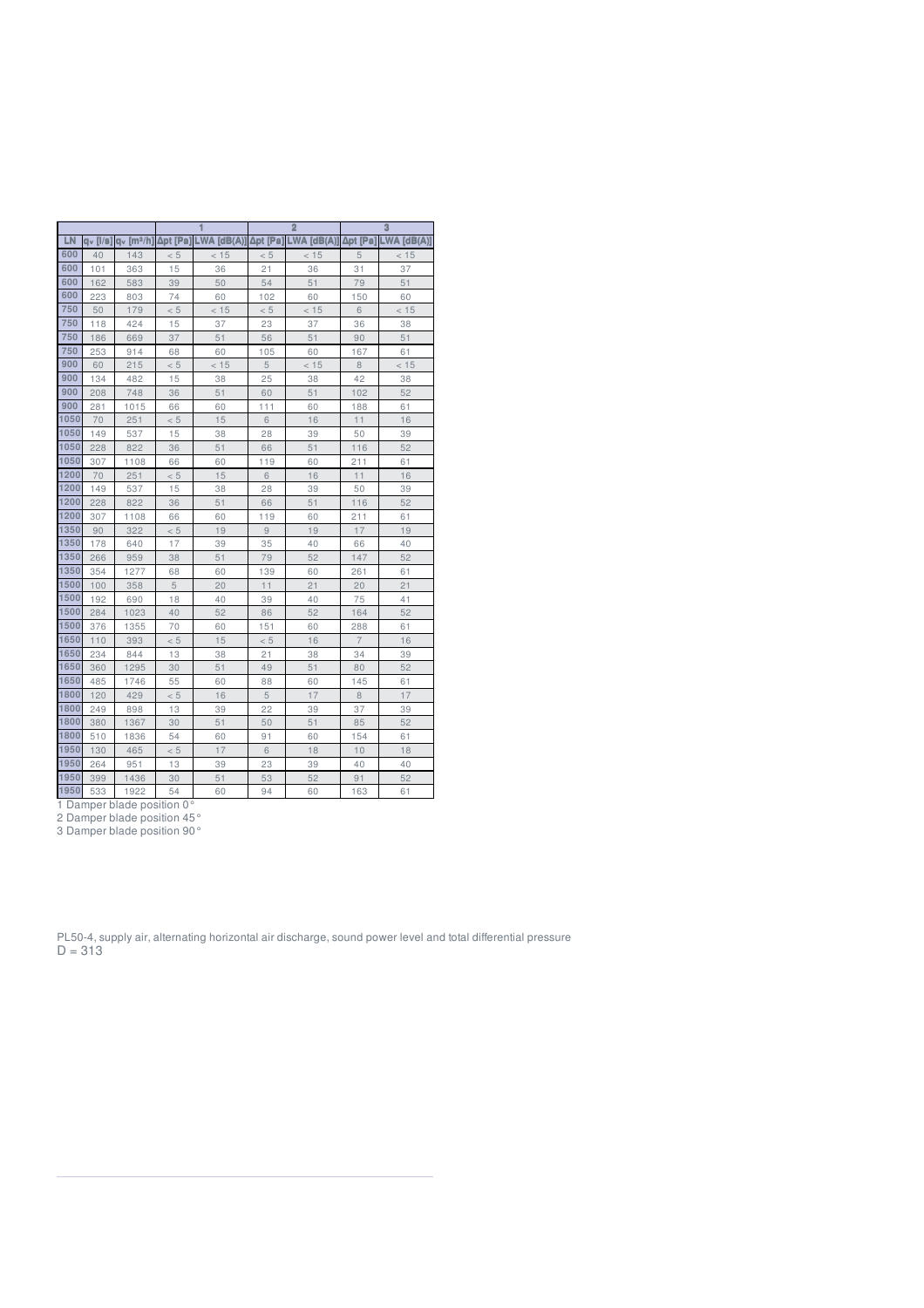|      |                      |                          |          |                   |          | $\overline{2}$ |                 | 3               |
|------|----------------------|--------------------------|----------|-------------------|----------|----------------|-----------------|-----------------|
| LN   | a <sub>v</sub> [i/s] | $av$ [m <sup>3</sup> /h] | Δpt [Pa] | <b>(A)Bb1 AW.</b> | Δpt [Pa] | $LWA$ [dB(A)]  | <b>Apt [Pa]</b> | $LWA$ $[dB(A)]$ |
| 600  | 40                   | 143                      | < 5      | < 15              | < 5      | < 15           | < 5             | < 15            |
| 600  | 111                  | 400                      | 16       | 35                | 19       | 35             | 24              | 36              |
| 600  | 182                  | 656                      | 43       | 50                | 51       | 50             | 63              | 50              |
| 600  | 253                  | 913                      | 84       | 60                | 98       | 60             | 123             | 60              |
| 750  | 50                   | 179                      | < 5      | < 15              | < 5      | < 15           | < 5             | < 15            |
| 750  | 129                  | 466                      | 15       | 36                | 18       | 36             | 25              | 36              |
| 750  | 209                  | 753                      | 38       | 50                | 48       | 50             | 65              | 51              |
| 750  | 288                  | 1040                     | 73       | 60                | 92       | 60             | 124             | 60              |
| 900  | 60                   | 215                      | < 5      | < 15              | < 5      | < 15           | < 5             | < 15            |
| 900  | 147                  | 529                      | 14       | 37                | 19       | 37             | 27              | 37              |
| 900  | 234                  | 842                      | 35       | 50                | 48       | 51             | 68              | 51              |
| 900  | 321                  | 1156                     | 67       | 60                | 90       | 60             | 129             | 60              |
| 1050 | 70                   | 251                      | < 5      | < 15              | < 5      | < 15           | 5               | < 15            |
| 1050 | 163                  | 588                      | 14       | 37                | 19       | 37             | 30              | 38              |
| 1050 | 257                  | 926                      | 33       | 51                | 48       | 51             | 74              | 51              |
| 1050 | 350                  | 1263                     | 62       | 60                | 90       | 60             | 137             | 60              |
| 1200 | 70                   | 251                      | < 5      | < 15              | < 5      | < 15           | 5               | < 15            |
| 1200 | 163                  | 588                      | 14       | 37                | 19       | 37             | 30              | 38              |
| 1200 | 257                  | 926                      | 33       | 51                | 48       | 51             | 74              | 51              |
| 1200 | 350                  | 1263                     | 62       | 60                | 90       | 60             | 137             | 60              |
| 1350 | 90                   | 322                      | < 5      | 15                | 5        | 15             | 8               | 15              |
| 1350 | 195                  | 701                      | 13       | 38                | 22       | 38             | 36              | 39              |
| 1350 | 300                  | 1081                     | 32       | 51                | 52       | 51             | 86              | 52              |
| 1350 | 405                  | 1460                     | 58       | 60                | 95       | 60             | 158             | 61              |
| 1500 | 100                  | 358                      | < 5      | 16                | 5        | 16             | 9               | 17              |
| 1500 | 210                  | 756                      | 14       | 38                | 24       | 39             | 40              | 39              |
| 1500 | 320                  | 1153                     | 32       | 51                | 55       | 51             | 94              | 52              |
| 1500 | 430                  | 1551                     | 57       | 60                | 99       | 60             | 170             | 61              |
| 1650 | 110                  | 393                      | < 5      | < 15              | < 5      | < 15           | < 5             | < 15            |
| 1650 | 257                  | 925                      | 12       | 37                | 16       | 37             | 22              | 37              |
| 1650 | 404                  | 1456                     | 30       | 51                | 40       | 51             | 55              | 51              |
| 1650 | 552                  | 1988                     | 57       | 60                | 74       | 60             | 103             | 60              |
| 1800 | 120                  | 429                      | < 5      | < 15              | < 5      | < 15           | < 5             | < 15            |
| 1800 | 273                  | 983                      | 12       | 37                | 16       | 38             | 23              | 38              |
| 1800 | 427                  | 1537                     | 29       | 51                | 40       | 51             | 57              | 51              |
| 1800 | 580                  | 2091                     | 54       | 60                | 73       | 60             | 105             | 60              |
| 1950 | 130                  | 465                      | < 5      | < 15              | < 5      | < 15           | 5               | < 15            |
| 1950 | 289                  | 1040                     | 12       | 38                | 17       | 38             | 24              | 38              |
| 1950 | 449                  | 1615                     | 29       | 51                | 40       | 51             | 59              | 51              |
| 1950 | 608                  | 2190                     | 53       | 60                | 73       | 60             | 109             | 60              |

1950 608 2190 53<br>1 Damper blade position 0°

Damper blade position 45°

Damper blade position 90°

Quick sizing tables provide a good overview of the volume flow rates and corresponding sound power levels and differential pressures.

Exact values for all parameters can be determined with our Easy Product Finder design program. Up to nominal length 1500 mm, sizing includes one spigot; from length 1650 mm, two spigots are required.

PL50-1, supply air, alternating horizontal air discharge, sound power level and total differential pressure  $D = 123$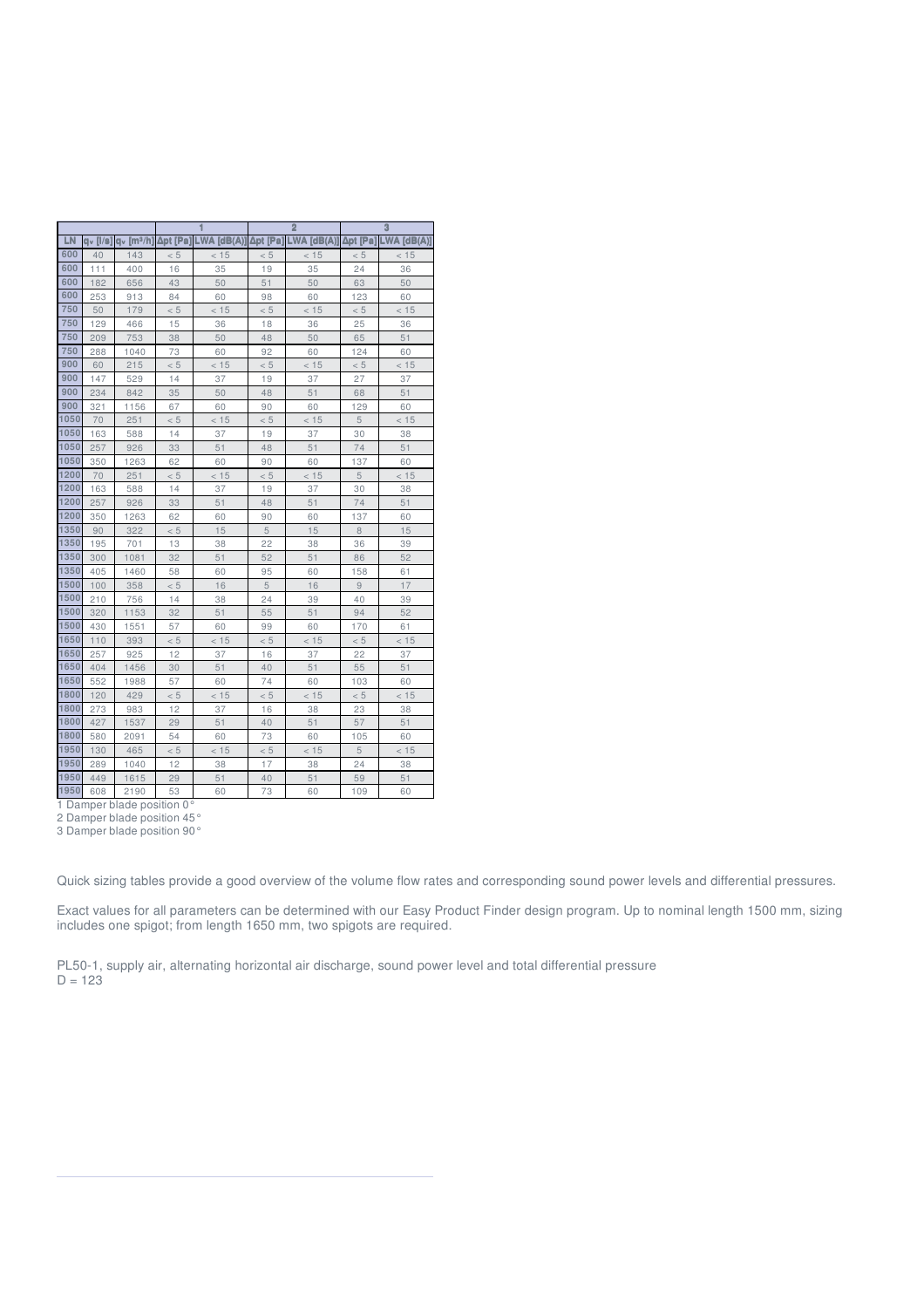|      |                |                      |          |             |          | $\overline{2}$ |                 | 3             |
|------|----------------|----------------------|----------|-------------|----------|----------------|-----------------|---------------|
| LN   | $a_v$ [ $/s$ ] | a <sub>v</sub> [mª/h | Δpt [Pa] | LWA [dB(A)] | Δpt [Pa] | $LWA$ [dB(A)]  | <b>Δpt</b> [Pa] | $LWA$ [dB(A)] |
| 600  | 10             | 36                   | < 5      | < 15        | < 5      | < 15           | 5               | < 15          |
| 600  | 30             | 109                  | 21       | 36          | 29       | 37             | 47              | 37            |
| 600  | 51             | 182                  | 58       | 51          | 82       | 51             | 131             | 51            |
| 600  | 70             | 255                  | 113      | 60          | 161      | 60             | 258             | 61            |
| 750  | 13             | 45                   | < 5      | < 15        | < 5      | < 15           | $\overline{7}$  | < 15          |
| 750  | 36             | 129                  | 20       | 37          | 32       | 37             | 57              | 38            |
| 750  | 59             | 212                  | 55       | 51          | 87       | 51             | 155             | 52            |
| 750  | 82             | 296                  | 106      | 60          | 170      | 60             | 301             | 61            |
| 900  | 15             | 54                   | < 5      | < 15        | 5        | < 15           | 9               | < 15          |
| 900  | 41             | 147                  | 20       | 37          | 36       | 38             | 68              | 38            |
| 900  | 67             | 241                  | 54       | 51          | 96       | 51             | 183             | 52            |
| 900  | 92             | 334                  | 104      | 60          | 185      | 60             | 352             | 61            |
| 1050 | 18             | 63                   | < 5      | < 15        | 6        | < 15           | 12              | < 15          |
| 1050 | 46             | 165                  | 21       | 37          | 40       | 38             | 81              | 39            |
| 1050 | 74             | 268                  | 54       | 51          | 107      | 52             | 214             | 52            |
| 1050 | 102            | 370                  | 104      | 60          | 203      | 61             | 408             | 61            |
| 1200 | 18             | 63                   | < 5      | < 15        | 6        | < 15           | 12              | < 15          |
| 1200 | 46             | 165                  | 21       | 37          | 40       | 38             | 81              | 39            |
| 1200 | 74             | 268                  | 54       | 51          | 107      | 52             | 214             | 52            |
| 1200 | 102            | 370                  | 104      | 60          | 203      | 61             | 408             | 61            |
| 1350 | 23             | 81                   | < 5      | < 15        | 8        | < 15           | 18              | < 15          |
| 1350 | 55             | 199                  | 22       | 38          | 51       | 39             | 110             | 40            |
| 1350 | 88             | 318                  | 57       | 51          | 131      | 52             | 282             | 53            |
| 1350 | 121            | 436                  | 108      | 60          | 246      | 61             | 530             | 61            |
| 1500 | 25             | 90                   | < 5      | < 15        | 10       | 15             | 22              | 16            |
| 1500 | 60             | 216                  | 24       | 38          | 58       | 39             | 128             | 40            |
| 1500 | 95             | 341                  | 60       | 51          | 144      | 52             | 318             | 53            |
| 1500 | 129            | 467                  | 112      | 60          | 270      | 61             | 596             | 62            |
| 1650 | 28             | 99                   | < 5      | < 15        | < 5      | < 15           | 8               | < 15          |
| 1650 | 71             | 255                  | 17       | 38          | 29       | 38             | 53              | 39            |
| 1650 | 114            | 411                  | 44       | 51          | 75       | 52             | 138             | 52            |
| 1650 | 157            | 567                  | 85       | 60          | 143      | 60             | 263             | 61            |
| 1800 | 30             | 108                  | < 5      | < 15        | 5        | < 15           | 9               | < 15          |
| 1800 | 76             | 272                  | 17       | 38          | 31       | 38             | 58              | 39            |
| 1800 | 121            | 437                  | 44       | 51          | 79       | 52             | 150             | 52            |
| 1800 | 166            | 601                  | 84       | 60          | 150      | 61             | 285             | 61            |
| 1950 | 33             | 117                  | < 5      | < 15        | 5        | < 15           | 10              | < 15          |
| 1950 | 80             | 289                  | 17       | 38          | 33       | 39             | 64              | 39            |
| 1950 | 128            | 461                  | 44       | 51          | 83       | 52             | 162             | 52            |
| 1950 | 175            | 633                  | 83       | 60          | 156      | 61             | 306             | 61            |

Damper blade position 0°

Damper blade position 45°

Damper blade position 90°

PL50-1, supply air, alternating horizontal air discharge, sound power level and total differential pressure  $D = 158$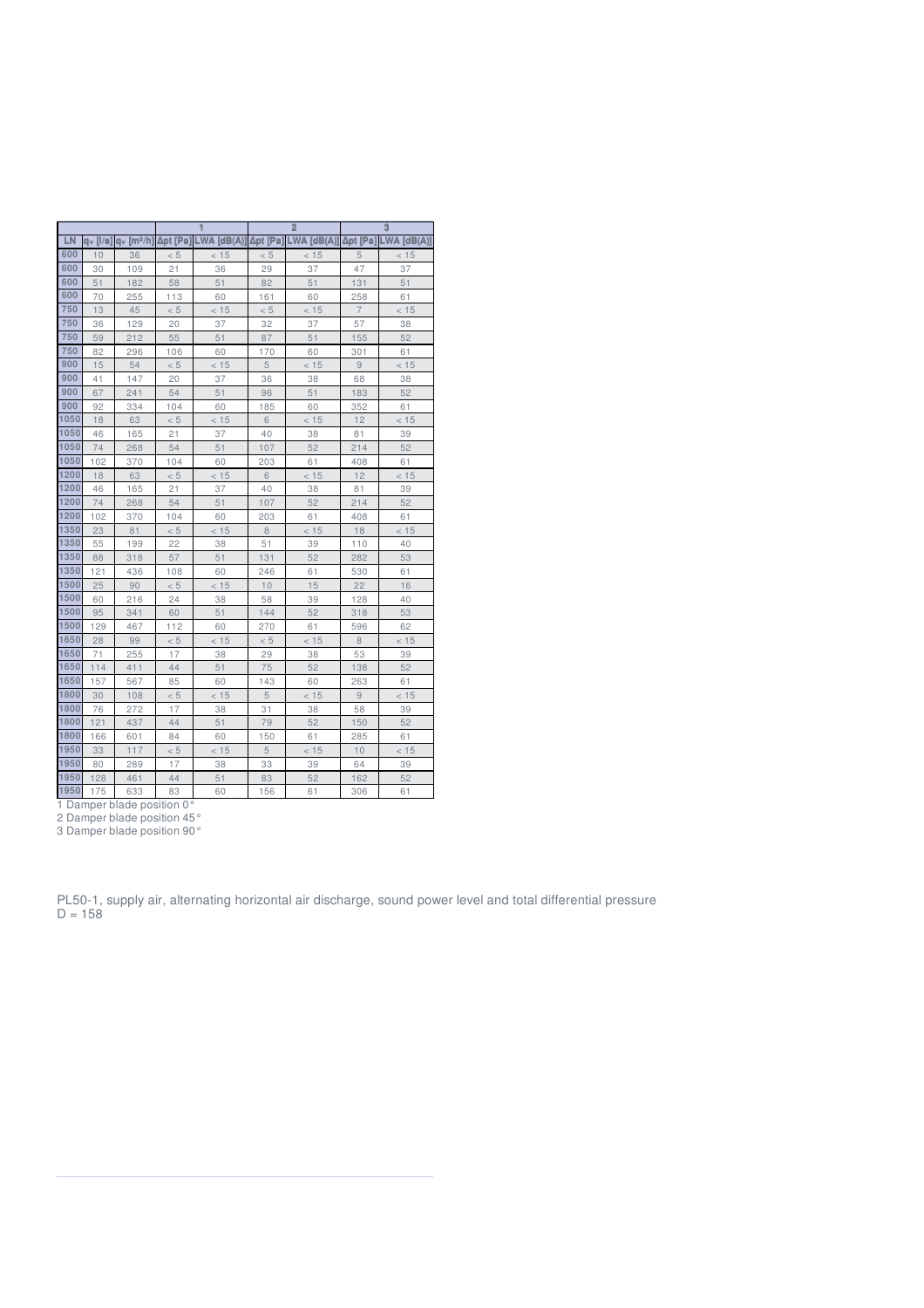|      |             |                      |          |             |                | $\overline{2}$ |          | 3             |
|------|-------------|----------------------|----------|-------------|----------------|----------------|----------|---------------|
| LN   | $a_v$ [l/s] | a <sub>v</sub> [mª/h | Δpt [Pa] | LWA [dB(A)] | <b>∆pt [Pa</b> | $LWA$ [dB(A)]  | Δpt [Pa] | $LWA$ [dB(A)] |
| 600  | 10          | 36                   | < 5      | < 15        | < 5            | < 15           | < 5      | < 15          |
| 600  | 33          | 117                  | 21       | 36          | 25             | 36             | 33       | 36            |
| 600  | 55          | 198                  | 61       | 50          | 72             | 51             | 93       | 51            |
| 600  | 77          | 279                  | 122      | 60          | 143            | 60             | 186      | 60            |
| 750  | 13          | 45                   | < 5      | < 15        | < 5            | < 15           | < 5      | < 15          |
| 750  | 38          | 138                  | 20       | 36          | 25             | 36             | 35       | 37            |
| 750  | 64          | 231                  | 55       | 51          | 70             | 51             | 99       | 51            |
| 750  | 90          | 324                  | 109      | 60          | 137            | 60             | 195      | 61            |
| 900  | 15          | 54                   | < 5      | < 15        | $< 5\,$        | < 15           | 5        | < 15          |
| 900  | 44          | 158                  | 19       | 37          | 25             | 37             | 39       | 37            |
| 900  | 73          | 262                  | 52       | 51          | 70             | 51             | 108      | 51            |
| 900  | 101         | 366                  | 101      | 60          | 137            | 60             | 210      | 61            |
| 1050 | 18          | 63                   | < 5      | < 15        | < 5            | < 15           | 6        | < 15          |
| 1050 | 49          | 177                  | 18       | 37          | 27             | 37             | 44       | 38            |
| 1050 | 81          | 292                  | 49       | 51          | 72             | 51             | 119      | 52            |
| 1050 | 112         | 406                  | 96       | 60          | 140            | 60             | 230      | 61            |
| 1200 | 18          | 63                   | < 5      | < 15        | < 5            | < 15           | 6        | < 15          |
| 1200 | 49          | 177                  | 18       | 37          | 27             | 37             | 44       | 38            |
| 1200 | 81          | 292                  | 49       | 51          | 72             | 51             | 119      | 52            |
| 1200 | 112         | 406                  | 96       | 60          | 140            | 60             | 230      | 61            |
| 1350 | 23          | 81                   | < 5      | < 15        | < 5            | < 15           | $\,8\,$  | < 15          |
| 1350 | 59          | 214                  | 18       | 38          | 30             | 38             | 55       | 39            |
| 1350 | 96          | 346                  | 47       | 51          | 79             | 51             | 145      | 52            |
| 1350 | 133         | 479                  | 90       | 60          | 151            | 60             | 277      | 61            |
| 1500 | 25          | 90                   | < 5      | < 15        | 5              | < 15           | 9        | < 15          |
| 1500 | 64          | 231                  | 18       | 38          | 32             | 38             | 62       | 39            |
| 1500 | 104         | 373                  | 47       | 51          | 84             | 52             | 160      | 52            |
| 1500 | 142         | 514                  | 89       | 60          | 159            | 61             | 305      | 61            |
| 1650 | 28          | 99                   | < 5      | < 15        | < 5            | < 15           | < 5      | < 15          |
| 1650 | 76          | 273                  | 16       | 37          | 21             | 37             | 32       | 38            |
| 1650 | 124         | 446                  | 44       | 51          | 57             | 51             | 84       | 51            |
| 1650 | 172         | 620                  | 84       | 60          | 110            | 60             | 163      | 61            |
| 1800 | 30          | 108                  | < 5      | < 15        | < 5            | < 15           | 5        | < 15          |
| 1800 | 81          | 291                  | 16       | 37          | 22             | 38             | 33       | 38            |
| 1800 | 132         | 474                  | 42       | 51          | 57             | 51             | 88       | 52            |
| 1800 | 182         | 657                  | 81       | 60          | 110            | 60             | 169      | 61            |
| 1950 | 33          | 117                  | < 5      | < 15        | < 5            | < 15           | 5        | < 15          |
| 1950 | 86          | 309                  | 16       | 37          | 22             | 38             | 35       | 38            |
| 1950 | 139         | 501                  | 41       | 51          | 58             | 51             | 92       | 52            |
| 1950 | 192         | 693                  | 79       | 60          | 111            | 60             | 177      | 61            |

Damper blade position 0°

Damper blade position 45°

Damper blade position 90°

PL50-2, supply air, alternating horizontal air discharge, sound power level and total differential pressure  $D = 158$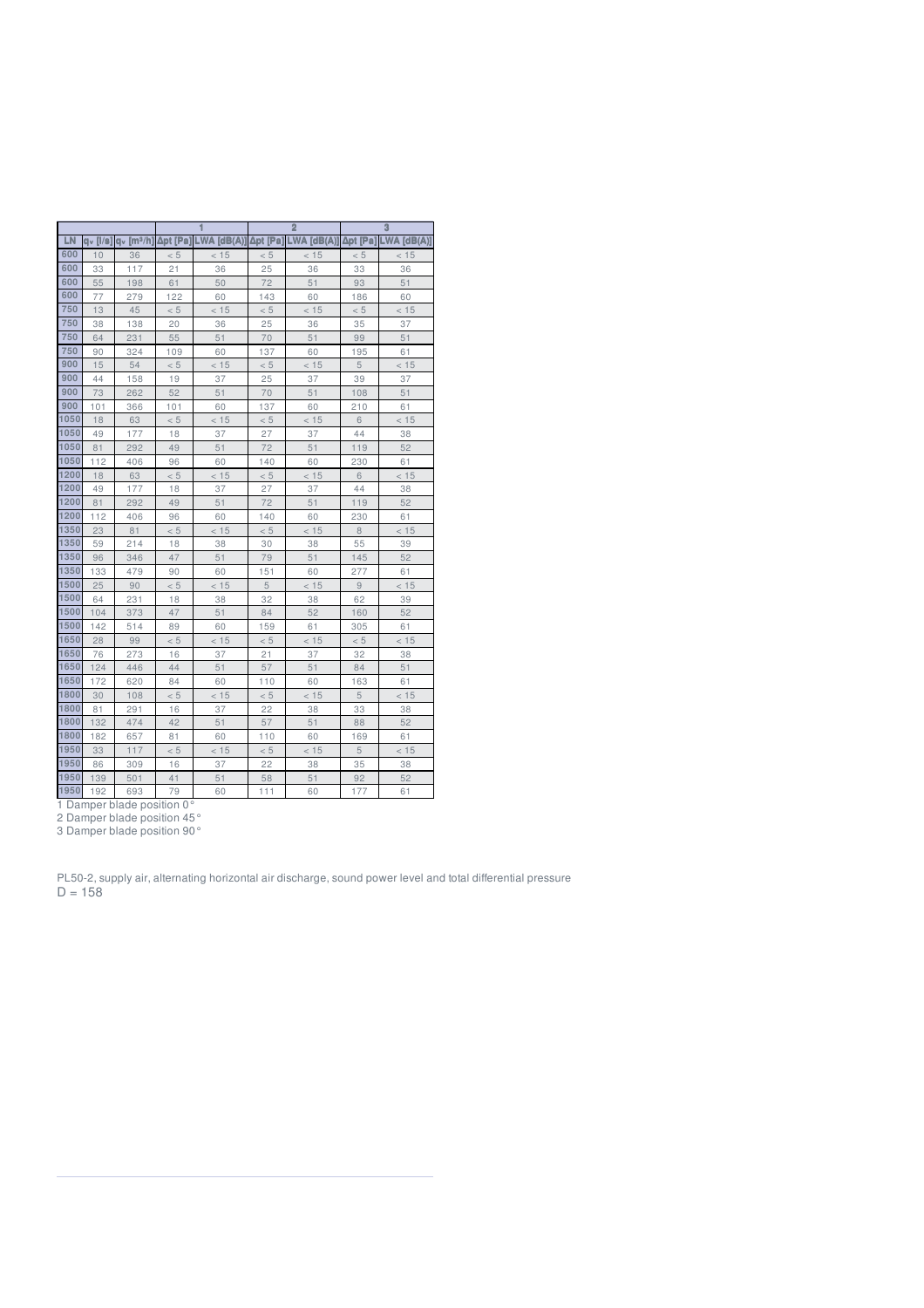|      |                |                       |          |             |                | $\overline{2}$ |                | $\overline{3}$ |
|------|----------------|-----------------------|----------|-------------|----------------|----------------|----------------|----------------|
| LN   | $a_v$ [ $/s$ ] | q <sub>v</sub> [mª/h] | Δpt [Pa] | LWA [dB(A)] | Δpt [Pa]       | LWA [dB(A)]    | Δpt [Pa]       | LWA [dB(A)]    |
| 600  | 20             | 72                    | < 5      | < 15        | < 5            | < 15           | $\overline{7}$ | < 15           |
| 600  | 54             | 195                   | 17       | 37          | 28             | 38             | 50             | 39             |
| 600  | 89             | 319                   | 46       | 51          | 74             | 52             | 134            | 53             |
| 600  | 122            | 442                   | 89       | 60          | 143            | 61             | 257            | 62             |
| 750  | 25             | 90                    | < 5      | < 15        | 5              | < 15           | 10             | < 15           |
| 750  | 63             | 227                   | 17       | 38          | 31             | 39             | 61             | 40             |
| 750  | 101            | 365                   | 44       | 51          | 80             | 52             | 158            | 53             |
| 750  | 139            | 502                   | 83       | 60          | 152            | 61             | 299            | 62             |
| 900  | 30             | 108                   | < 5      | < 15        | 6              | 15             | 13             | 16             |
| 900  | 72             | 258                   | 17       | 39          | 36             | 40             | 74             | 41             |
| 900  | 113            | 407                   | 43       | 51          | 89             | 52             | 185            | 53             |
| 900  | 154            | 557                   | 80       | 60          | 166            | 61             | 347            | 62             |
| 1050 | 35             | 126                   | < 5      | 16          | 8              | 17             | 17             | 18             |
| 1050 | 79             | 286                   | 18       | 39          | 40             | 40             | 88             | 41             |
| 1050 | 124            | 447                   | 43       | 51          | 98             | 53             | 215            | 54             |
| 1050 | 168            | 607                   | 80       | 60          | 182            | 61             | 396            | 62             |
| 1200 | 35             | 126                   | < 5      | 16          | 8              | 17             | 17             | 18             |
| 1200 | 79             | 286                   | 18       | 39          | 40             | 40             | 88             | 41             |
| 1200 | 124            | 447                   | 43       | 51          | 98             | 53             | 215            | 54             |
| 1200 | 168            | 607                   | 80       | 60          | 182            | 61             | 396            | 62             |
| 1350 | 45             | 161                   | < 5      | 19          | 12             | 20             | 27             | 22             |
| 1350 | 94             | 339                   | 20       | 40          | 51             | 41             | 118            | 42             |
| 1350 | 144            | 518                   | 46       | 52          | 120            | 53             | 276            | 54             |
| 1350 | 193            | 696                   | 83       | 60          | 217            | 61             | 499            | 63             |
| 1500 | 50             | 179                   | 5        | 20          | 14             | 22             | 33             | 23             |
| 1500 | 101            | 365                   | 21       | 40          | 58             | 42             | 135            | 43             |
| 1500 | 153            | 551                   | 48       | 52          | 132            | 53             | 309            | 55             |
| 1500 | 204            | 737                   | 86       | 60          | 236            | 62             | 552            | 63             |
| 1650 | 55             | 197                   | < 5      | 16          | 5              | 17             | 11             | 18             |
| 1650 | 125            | 449                   | 15       | 39          | 28             | 40             | 58             | 41             |
| 1650 | 194            | 700                   | 35       | 51          | 69             | 52             | 141            | 54             |
| 1650 | 264            | 952                   | 65       | 60          | 128            | 61             | 260            | 62             |
| 1800 | 60             | 215                   | < 5      | 17          | 6              | 18             | 13             | 19             |
| 1800 | 133            | 477                   | 15       | 39          | 30             | 40             | 64             | 41             |
| 1800 | 205            | 738                   | 35       | 52          | 73             | 53             | 152            | 54             |
| 1800 | 277            | 1000                  | 65       | 60          | 134            | 61             | 279            | 62             |
| 1950 | 65             | 233                   | < 5      | 18          | $\overline{7}$ | 19             | 15             | 20             |
| 1950 | 140            | 504                   | 15       | 40          | 32             | 41             | 69             | 42             |
| 1950 | 215            | 775                   | 35       | 52          | 77             | 53             | 164            | 54             |

290 1046 64 60 140 61 299 62

Damper blade position 0°

Damper blade position 45°

Damper blade position 90°

PL50-2, supply air, alternating horizontal air discharge, sound power level and total differential pressure  $D = 198$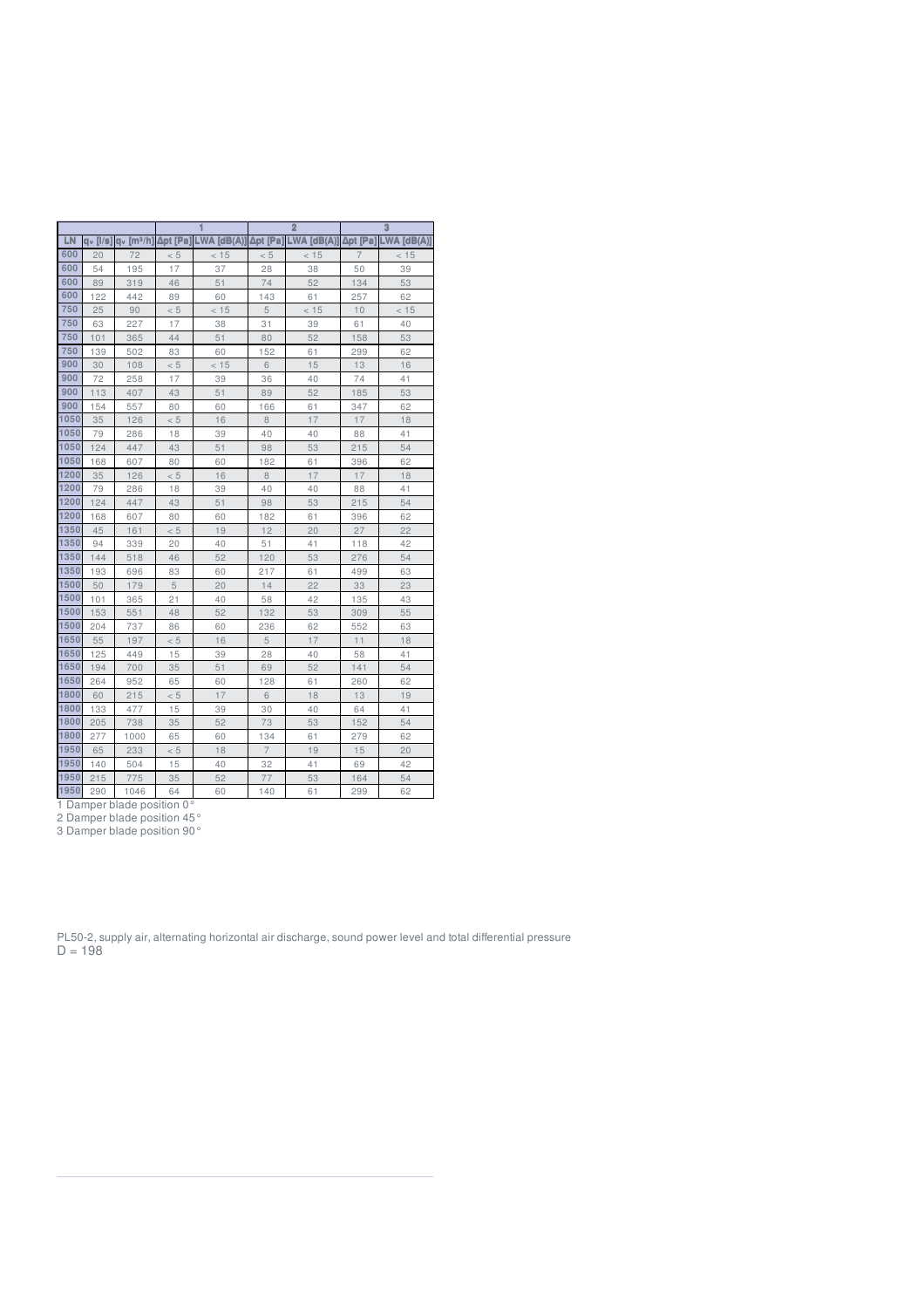|      |                |                          |          |             |                         | $\overline{2}$ |          | $\overline{3}$ |  |  |
|------|----------------|--------------------------|----------|-------------|-------------------------|----------------|----------|----------------|--|--|
| LN   | $a_v$ [ $/s$ ] | $av$ [m <sup>3</sup> /h] | Δpt [Pa] | LWA [dB(A)] | LWA [dB(A)]<br>Δpt [Pa] |                | Δpt [Pa] | LWA [dB(A)]    |  |  |
| 600  | 20             | 72                       | < 5      | < 15        | < 5                     | < 15           | < 5      | < 15           |  |  |
| 600  | 59             | 214                      | 18       | 37          | 23                      | 37             | 34       | 38             |  |  |
| 600  | 99             | 355                      | 50       | 51          | 64                      | 51             | 94       | 52             |  |  |
| 600  | 138            | 497                      | 97       | 60          | 125                     | 60             | 184      | 61             |  |  |
| 750  | 25             | 90                       | < 5      | < 15        | < 5                     | < 15           | 5        | < 15           |  |  |
| 750  | 69             | 249                      | 17       | 37          | 24                      | 38             | 38       | 38             |  |  |
| 750  | 113            | 408                      | 45       | 51          | 63                      | 51             | 102      | 52             |  |  |
| 750  | 157            | 567                      | 86       | 60          | 122                     | 61             | 198      | 61             |  |  |
| 900  | 30             | 108                      | < 5      | < 15        | < 5                     | < 15           | 6        | < 15           |  |  |
| 900  | 78             | 282                      | 16       | 38          | 25                      | 38             | 43       | 39             |  |  |
| 900  | 127            | 456                      | 41       | 51          | 64                      | 52             | 114      | 53             |  |  |
| 900  | 175            | 630                      | 79       | 60          | 123                     | 61             | 217      | 62             |  |  |
| 1050 | 35             | 126                      | < 5      | < 15        | < 5                     | < 15           | 8        | < 15           |  |  |
| 1050 | 87             | 314                      | 15       | 38          | 26                      | 39             | 50       | 40             |  |  |
| 1050 | 139            | 501                      | 39       | 51          | 67                      | 52             | 127      | 53             |  |  |
| 1050 | 191            | 689                      | 74       | 60          | 127                     | 61             | 240      | 62             |  |  |
| 1200 | 35             | 126                      | < 5      | < 15        | < 5                     | < 15           | 8        | < 15           |  |  |
| 1200 | 87             | 314                      | 15       | 38          | 26                      | 39             | 50       | 40             |  |  |
| 1200 | 139            | 501                      | 39       | 51          | 67                      | 52             | 127      | 53             |  |  |
| 1200 | 191            | 689                      | 74       | 60          | 127                     | 61             | 240      | 62             |  |  |
| 1350 | 45             | 161                      | < 5      | 16          | 6                       | 16             | 12       | 17             |  |  |
| 1350 | 103            | 372                      | 15       | 39          | 31                      | 40             | 64       | 41             |  |  |
| 1350 | 162            | 584                      | 38       | 51          | 76                      | 52             | 157      | 54             |  |  |
| 1350 | 220            | 795                      | 70       | 60          | 141                     | 61             | 290      | 62             |  |  |
| 1500 | 50             | 179                      | < 5      | 17          | $\overline{7}$          | 18             | 14       | 19             |  |  |
| 1500 | 111            | 400                      | 16       | 39          | 34                      | 40             | 71       | 41             |  |  |
| 1500 | 173            | 622                      | 38       | 52          | 81                      | 53             | 173      | 54             |  |  |
| 1500 | 234            | 843                      | 69       | 60          | 149                     | 61             | 317      | 62             |  |  |
| 1650 | 55             | 197                      | < 5      | < 15        | < 5                     | < 15           | 6        | < 15           |  |  |
| 1650 | 136            | 490                      | 14       | 38          | 20                      | 39             | 35       | 39             |  |  |
| 1650 | 218            | 783                      | 35       | 51          | 52                      | 52             | 88       | 53             |  |  |
| 1650 | 298            | 1076                     | 66       | 60          | 98                      | 61             | 167      | 61             |  |  |
| 1800 | 60             | 215                      | < 5      | < 15        | < 5                     | < 15           | 6        | 15             |  |  |
| 1800 | 144            | 520                      | 13       | 38          | 21                      | 39             | 37       | 40             |  |  |
| 1800 | 229            | 826                      | 34       | 51          | 53                      | 52             | 93       | 53             |  |  |
| 1800 | 314            | 1131                     | 63       | 60          | 99                      | 61             |          | 62             |  |  |
| 1950 | 65             | 233                      | < 5      | 15          | < 5                     | 15             |          | 16             |  |  |
| 1950 | 153            | 550                      | 13       | 39          | 22                      | 39             | 40       | 40             |  |  |
| 1950 | 241            | 868                      | 33       | 51          | 54                      | 52             | 99       | 53             |  |  |

329 1185 61 60 101 61 184 62

Damper blade position 0°

Damper blade position 45°

Damper blade position 90°

PL50-3, supply air, alternating horizontal air discharge, sound power level and total differential pressure  $D = 198$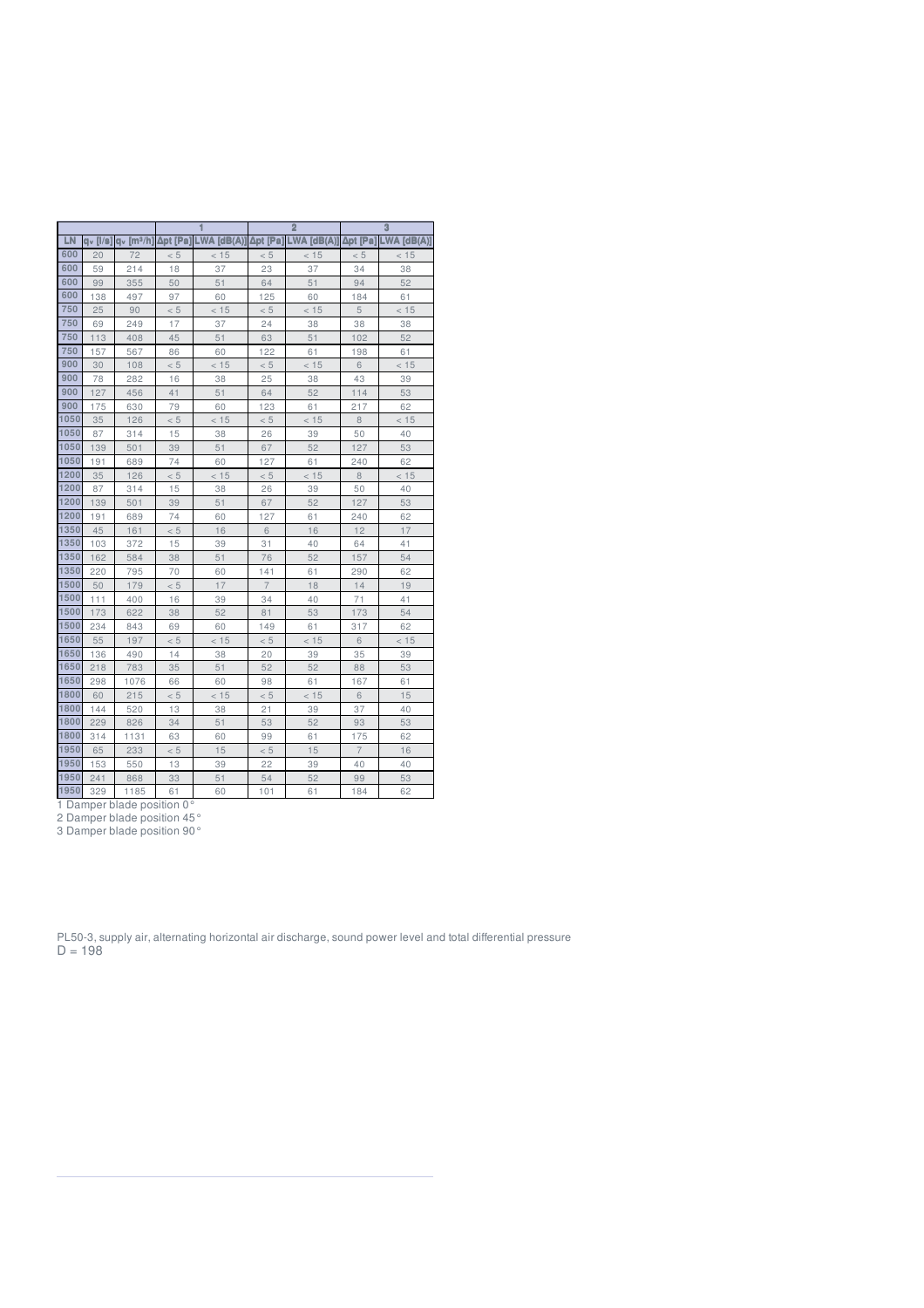|      |          |                       |          |             |                | $\overline{2}$ |          | $\overline{3}$ |  |  |
|------|----------|-----------------------|----------|-------------|----------------|----------------|----------|----------------|--|--|
| LN   | dv [l/s] | q <sub>v</sub> [mª/h] | Δpt [Pa] | LWA [dB(A)] | Δpt [Pa]       | LWA [dB(A)]    | Δpt [Pa] | $LWA$ [dB(A)]  |  |  |
| 600  | 30       | 108                   | < 5      | < 15        | < 5            | < 15           | 6        | < 15           |  |  |
| 600  | 79       | 283                   | 18       | 37          | 26             | 38             | 41       | 38             |  |  |
| 600  | 127      | 457                   | 46       | 51          | 68             | 51             | 108      | 52             |  |  |
| 600  | 175      | 632                   | 88       | 60          | 130            | 60             | 207      | 61             |  |  |
| 750  | 38       | 134                   | < 5      | < 15        | 5              | < 15           | 8        | < 15           |  |  |
| 750  | 92       | 330                   | 17       | 38          | 29             | 38             | 50       | 39             |  |  |
| 750  | 146      | 525                   | 44       | 51          | 73             | 52             | 126      | 52             |  |  |
| 750  | 200      | 721                   | 83       | 60          | 138            | 61             | 238      | 61             |  |  |
| 900  | 45       | 161                   | < 5      | 15          | 6              | 15             | 11       | 16             |  |  |
| 900  | 104      | 375                   | 18       | 38          | 33             | 39             | 60       | 40             |  |  |
| 900  | 163      | 588                   | 44       | 51          | 80             | 52             | 147      | 53             |  |  |
| 900  | 222      | 802                   | 81       | 60          | 150            | 61             | 273      | 61             |  |  |
| 1050 | 53       | 188                   | < 5      | 16          | 8              | 17             | 14       | 18             |  |  |
| 1050 | 116      | 417                   | 19       | 39          | 37             | 40             | 70       | 40             |  |  |
| 1050 | 180      | 647                   | 45       | 51          | 89             | 52             | 169      | 53             |  |  |
| 1050 | 243      | 876                   | 82       | 60          | 164            | 61             | 311      | 62             |  |  |
| 1200 | 53       | 188                   | < 5      | 16          | 8              | 17             | 14       | 18             |  |  |
| 1200 | 116      | 417                   | 19       | 39          | 37             | 40             | 70       | 40             |  |  |
| 1200 | 180      | 647                   | 45       | 51          | 89             | 52             | 169      | 53             |  |  |
| 1200 | 243      | 876                   | 82       | 60          | 164            | 61             | 311      | 62             |  |  |
| 1350 | 68       | 242                   | 5        | 19          | 11             | 20             | 22       | 21             |  |  |
| 1350 | 138      | 498                   | 21       | 40          | 47             | 41             | 95       | 42             |  |  |
| 1350 | 209      | 754                   | 48       | 52          | 109            | 53             | 218      | 53             |  |  |
| 1350 | 280      | 1010                  | 87       | 60          | 195            | 61             | 391      | 62             |  |  |
| 1500 | 75       | 268                   | 6        | 21          | 13             | 22             | 27       | 22             |  |  |
| 1500 | 149      | 536                   | 23       | 40          | 53             | 41             | 108      | 42             |  |  |
| 1500 | 223      | 804                   | 51       | 52          | 120            | 53             | 244      | 54             |  |  |
| 1500 | 297      | 1072                  | 90       | 60          | 213            | 61             | 433      | 62             |  |  |
| 1650 | 82       | 295                   | < 5      | 17          | 5              | 17             | 10       | 18             |  |  |
| 1650 | 182      | 654                   | 15       | 39          | 26             | 40             | 47       | 40             |  |  |
| 1650 | 281      | 1012                  | 36       | 51          | 63             | 52             | 112      | 53             |  |  |
| 1650 | 380      | 1371                  | 66       | 60          | 116            | 61             | 206      | 61             |  |  |
| 1800 | 90       | 322                   | < 5      | 18          | 6              | 18             | 11       | 19             |  |  |
| 1800 | 193      | 695                   | 15       | 39          | 28             | 40             | 51       | 41             |  |  |
| 1800 | 297      | 1069                  | 36       | 52          | 67             | 52             | 121      | 53             |  |  |
| 1800 | 400      | 1442                  | 66       | 60          | 121            | 61             |          | 61             |  |  |
| 1950 | 97       | 349                   | < 5      | 19          | $\overline{7}$ | 19             |          | 20             |  |  |
| 1950 | 204      | 736                   | 16       | 40          | 30             | 40             | 56       | 41             |  |  |
| 1950 | 312      | 1123                  | 36       | 52          | 70             | 52             | 130      | 53             |  |  |

419 1510 66 60 126 61 236 61

Damper blade position 0°

Damper blade position 45°

Damper blade position 90°

PL50-3, supply air, alternating horizontal air discharge, sound power level and total differential pressure  $D = 248$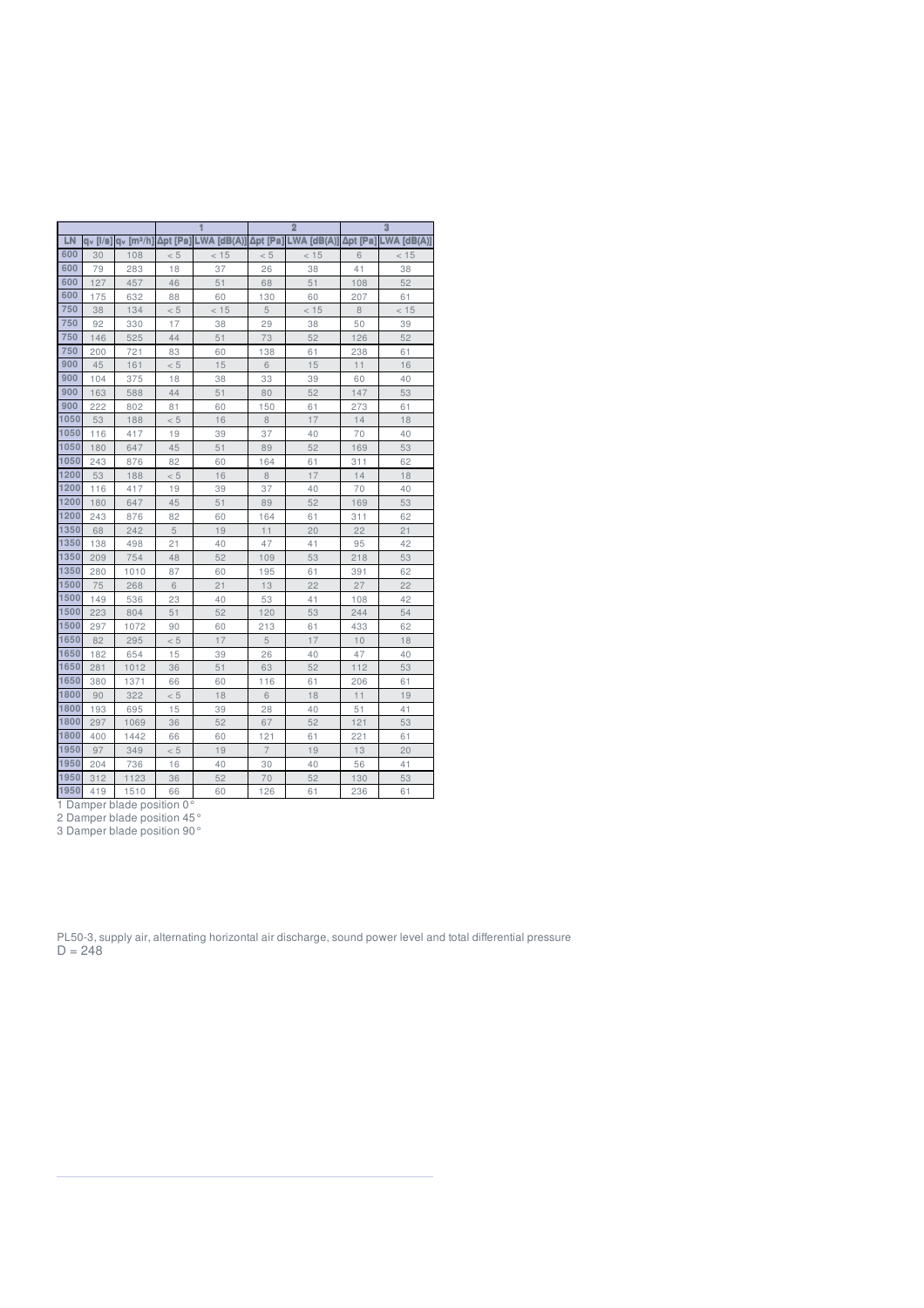|      |                        |                       |          |             |                         | $\overline{2}$ |                | $\overline{3}$ |  |  |
|------|------------------------|-----------------------|----------|-------------|-------------------------|----------------|----------------|----------------|--|--|
| LN   | $dv$ [ $ /\mathbf{s} $ | q <sub>v</sub> [mª/h] | Δpt [Pa] | LWA [dB(A)] | LWA [dB(A)]<br>Δpt [Pa] |                | Δpt [Pa]       | $LWA$ [dB(A)]  |  |  |
| 600  | 30                     | 108                   | < 5      | < 15        | < 5                     | < 15           | < 5            | < 15           |  |  |
| 600  | 86                     | 308                   | 18       | 37          | 22                      | 37             | 29             | 37             |  |  |
| 600  | 141                    | 508                   | 49       | 51          | 60                      | 51             | 80             | 51             |  |  |
| 600  | 196                    | 708                   | 94       | 60          | 116                     | 60             | 155            | 61             |  |  |
| 750  | 38                     | 134                   | < 5      | < 15        | < 5                     | < 15           | < 5            | < 15           |  |  |
| 750  | 100                    | 359                   | 17       | 37          | 22                      | 37             | 32             | 38             |  |  |
| 750  | 162                    | 584                   | 44       | 51          | 58                      | 51             | 85             | 52             |  |  |
| 750  | 224                    | 809                   | 84       | 60          | 112                     | 60             | 163            | 61             |  |  |
| 900  | 45                     | 161                   | < 5      | < 15        | < 5                     | < 15           | 6              | < 15           |  |  |
| 900  | 113                    | 408                   | 16       | 38          | 23                      | 38             | 36             | 38             |  |  |
| 900  | 182                    | 655                   | 41       | 51          | 60                      | 51             | 93             | 52             |  |  |
| 900  | 250                    | 902                   | 78       | 60          | 113                     | 60             | 176            | 61             |  |  |
| 1050 | 53                     | 188                   | < 5      | < 15        | < 5                     | < 15           | $\overline{7}$ | < 15           |  |  |
| 1050 | 126                    | 454                   | 16       | 38          | 25                      | 39             | 41             | 39             |  |  |
| 1050 | 200                    | 721                   | 39       | 51          | 62                      | 52             | 102            | 52             |  |  |
| 1050 | 274                    | 987                   | 74       | 60          | 116                     | 61             | 192            | 61             |  |  |
| 1200 | 53                     | 188                   | < 5      | < 15        | < 5                     | < 15           | $\overline{7}$ | < 15           |  |  |
| 1200 | 126                    | 454                   | 16       | 38          | 25                      | 39             | 41             | 39             |  |  |
| 1200 | 200                    | 721                   | 39       | 51          | 62                      | 52             | 102            | 52             |  |  |
| 1200 | 274                    | 987                   | 74       | 60          | 116                     | 61             | 192            | 61             |  |  |
| 1350 | 68                     | 242                   | < 5      | 16          | 6                       | 17             | 10             | 17             |  |  |
| 1350 | 151                    | 543                   | 16       | 39          | 29                      | 40             | 52             | 40             |  |  |
| 1350 | 234                    | 843                   | 38       | 51          | 69                      | 52             | 125            | 53             |  |  |
| 1350 | 317                    | 1144                  | 71       | 60          | 128                     | 61             | 229            | 61             |  |  |
| 1500 | 75                     | 268                   | < 5      | 17          | $\overline{7}$          | 18             | 12             | 18             |  |  |
| 1500 | 162                    | 584                   | 16       | 39          | 31                      | 40             | 58             | 41             |  |  |
| 1500 | 250                    | 899                   | 39       | 51          | 74                      | 52             | 137            | 53             |  |  |
| 1500 | 337                    | 1215                  | 71       | 60          | 135                     | 61             | 249            | 61             |  |  |
| 1650 | 82                     | 295                   | < 5      | < 15        | < 5                     | < 15           | 5              | < 15           |  |  |
| 1650 | 197                    | 710                   | 14       | 38          | 19                      | 38             | 29             | 39             |  |  |
| 1650 | 313                    | 1125                  | 35       | 51          | 48                      | 52             | 73             | 52             |  |  |
| 1650 | 427                    | 1540                  | 65       | 60          | 91                      | 60             | 137            | 61             |  |  |
| 1800 | 90                     | 322                   | < 5      | < 15        | < 5                     | 15             | 6              | 15             |  |  |
| 1800 | 210                    | 755                   | 14       | 38          | 20                      | 39             | 31             | 39             |  |  |
| 1800 | 330                    | 1188                  | 34       | 51          | 49                      | 52             | 76             | 52             |  |  |
| 1800 | 450                    | 1621                  | 63       | 60          | 91                      | 60             | 142            | 61             |  |  |
| 1950 | 97                     | 349                   | < 5      | 15          | < 5                     | 16             | 6              | 16             |  |  |
| 1950 | 222                    | 799                   | 13       | 39          | 20                      | 39             | 33             | 40             |  |  |
| 1950 | 347                    | 1250                  | 33       | 51          | 50                      | 52             | 80             | 52             |  |  |

472 1700 61 60 92 60 149 61

Damper blade position 0°

Damper blade position 45°

Damper blade position 90°

PL50-4, supply air, alternating horizontal air discharge, sound power level and total differential pressure  $D = 248$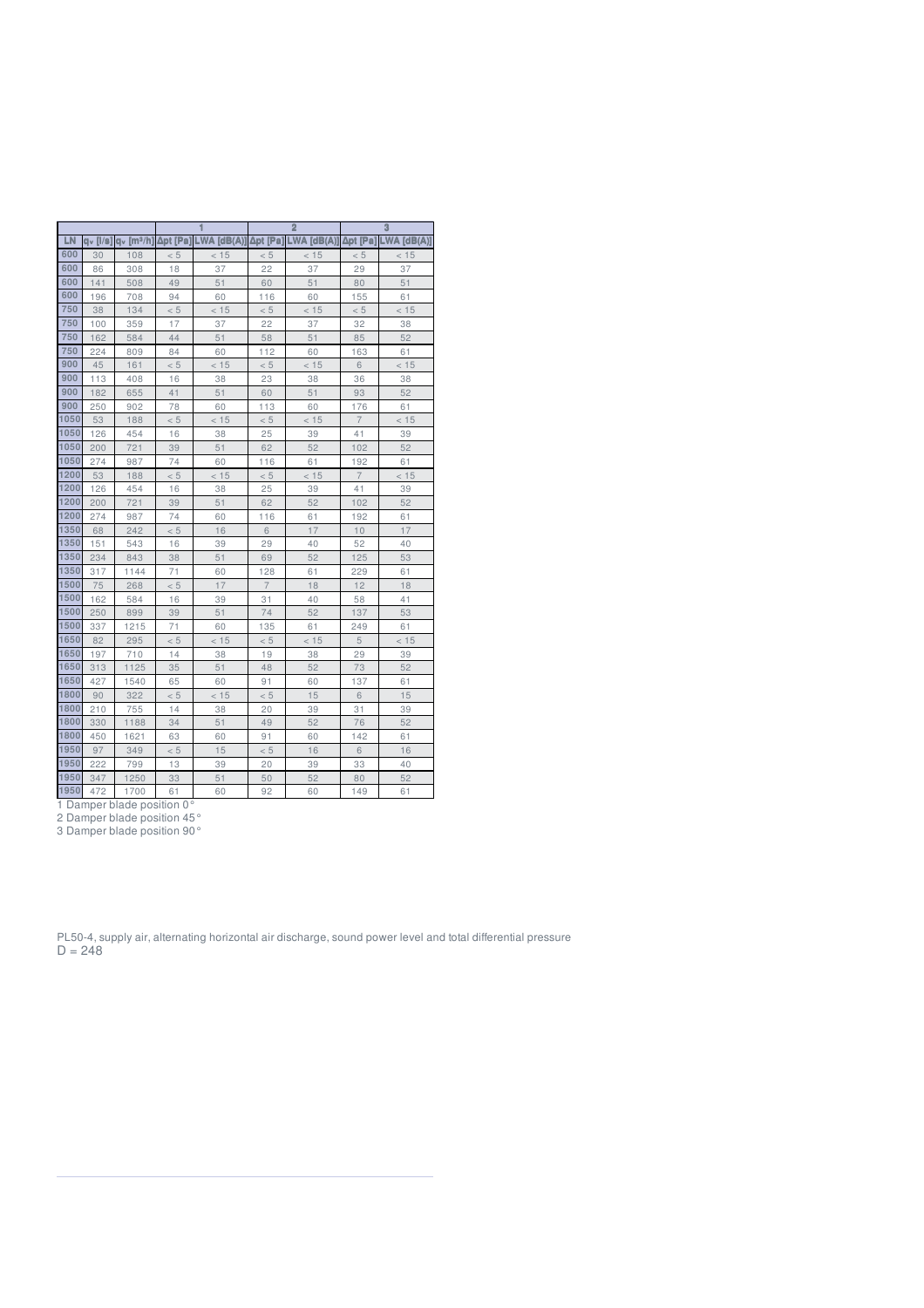|      |                |                       |          |             |          | $\overline{2}$ |                | $\overline{3}$  |  |  |
|------|----------------|-----------------------|----------|-------------|----------|----------------|----------------|-----------------|--|--|
| LN   | $a_v$ [ $/s$ ] | q <sub>v</sub> [mª/h] | Δpt [Pa] | LWA [dB(A)] | Δpt [Pa] | LWA [dB(A)]    | Δpt [Pa]       | $LWA$ $[dB(A)]$ |  |  |
| 600  | 40             | 143                   | < 5      | < 15        | < 5      | < 15           | 5              | < 15            |  |  |
| 600  | 101            | 363                   | 15       | 36          | 21       | 36             | 31             | 37              |  |  |
| 600  | 162            | 583                   | 39       | 50          | 54       | 51             | 79             | 51              |  |  |
| 600  | 223            | 803                   | 74       | 60          | 102      | 60             | 150            | 60              |  |  |
| 750  | 50             | 179                   | < 5      | < 15        | < 5      | < 15           | 6              | < 15            |  |  |
| 750  | 118            | 424                   | 15       | 37          | 23       | 37             | 36             | 38              |  |  |
| 750  | 186            | 669                   | 37       | 51          | 56       | 51             | 90             | 51              |  |  |
| 750  | 253            | 914                   | 68       | 60          | 105      | 60             | 167            | 61              |  |  |
| 900  | 60             | 215                   | < 5      | < 15        | 5        | < 15           | 8              | < 15            |  |  |
| 900  | 134            | 482                   | 15       | 38          | 25       | 38             | 42             | 38              |  |  |
| 900  | 208            | 748                   | 36       | 51          | 60       | 51             | 102            | 52              |  |  |
| 900  | 281            | 1015                  | 66       | 60          | 111      | 60             | 188            | 61              |  |  |
| 1050 | 70             | 251                   | < 5      | 15          | 6        | 16             | 11             | 16              |  |  |
| 1050 | 149            | 537                   | 15       | 38          | 28       | 39             | 50             | 39              |  |  |
| 1050 | 228            | 822                   | 36       | 51          | 66       | 51             | 116            | 52              |  |  |
| 1050 | 307            | 1108                  | 66       | 60          | 119      | 60             | 211            | 61              |  |  |
| 1200 | 70             | 251                   | < 5      | 15          | 6        | 16             | 11             | 16              |  |  |
| 1200 | 149            | 537                   | 15       | 38          | 28       | 39             | 50             | 39              |  |  |
| 1200 | 228            | 822                   | 36       | 51          | 66       | 51             | 116            | 52              |  |  |
| 1200 | 307            | 1108                  | 66       | 60          | 119      | 60             | 211            | 61              |  |  |
| 1350 | 90             | 322                   | < 5      | 19          | 9        | 19             | 17             | 19              |  |  |
| 1350 | 178            | 640                   | 17       | 39          | 35       | 40             | 66             | 40              |  |  |
| 1350 | 266            | 959                   | 38       | 51          | 79       | 52             | 147            | 52              |  |  |
| 1350 | 354            | 1277                  | 68       | 60          | 139      | 60             | 261            | 61              |  |  |
| 1500 | 100            | 358                   | 5        | 20          | 11       | 21             | 20             | 21              |  |  |
| 1500 | 192            | 690                   | 18       | 40          | 39       | 40             | 75             | 41              |  |  |
| 1500 | 284            | 1023                  | 40       | 52          | 86       | 52             | 164            | 52              |  |  |
| 1500 | 376            | 1355                  | 70       | 60          | 151      | 60             | 288            | 61              |  |  |
| 1650 | 110            | 393                   | < 5      | 15          | < 5      | 16             | $\overline{7}$ | 16              |  |  |
| 1650 | 234            | 844                   | 13       | 38          | 21       | 38             | 34             | 39              |  |  |
| 1650 | 360            | 1295                  | 30       | 51          | 49       | 51             | 80             | 52              |  |  |
| 1650 | 485            | 1746                  | 55       | 60          | 88       | 60             | 145            | 61              |  |  |
| 1800 | 120            | 429                   | < 5      | 16          | 5        | 17             | 8              | 17              |  |  |
| 1800 | 249            | 898                   | 13       | 39          | 22       | 39             | 37             | 39              |  |  |
| 1800 | 380            | 1367                  | 30       | 51          | 50       | 51             | 85<br>154      | 52              |  |  |
| 1800 | 510            | 1836                  | 54       | 60          | 91       | 60             |                | 61              |  |  |
| 1950 | 130            | 465                   | < 5      | 17          | 6        | 18             |                | 18              |  |  |
| 1950 | 264            | 951                   | 13       | 39          | 23       | 39             | 40             | 40              |  |  |
| 1950 | 399            | 1436                  | 30       | 51          | 53       | 52             | 91             | 52              |  |  |

533 1922 54 60 94 60 163 61

Damper blade position 0°

Damper blade position 45°

Damper blade position 90°

PL50-4, supply air, alternating horizontal air discharge, sound power level and total differential pressure  $D = 313$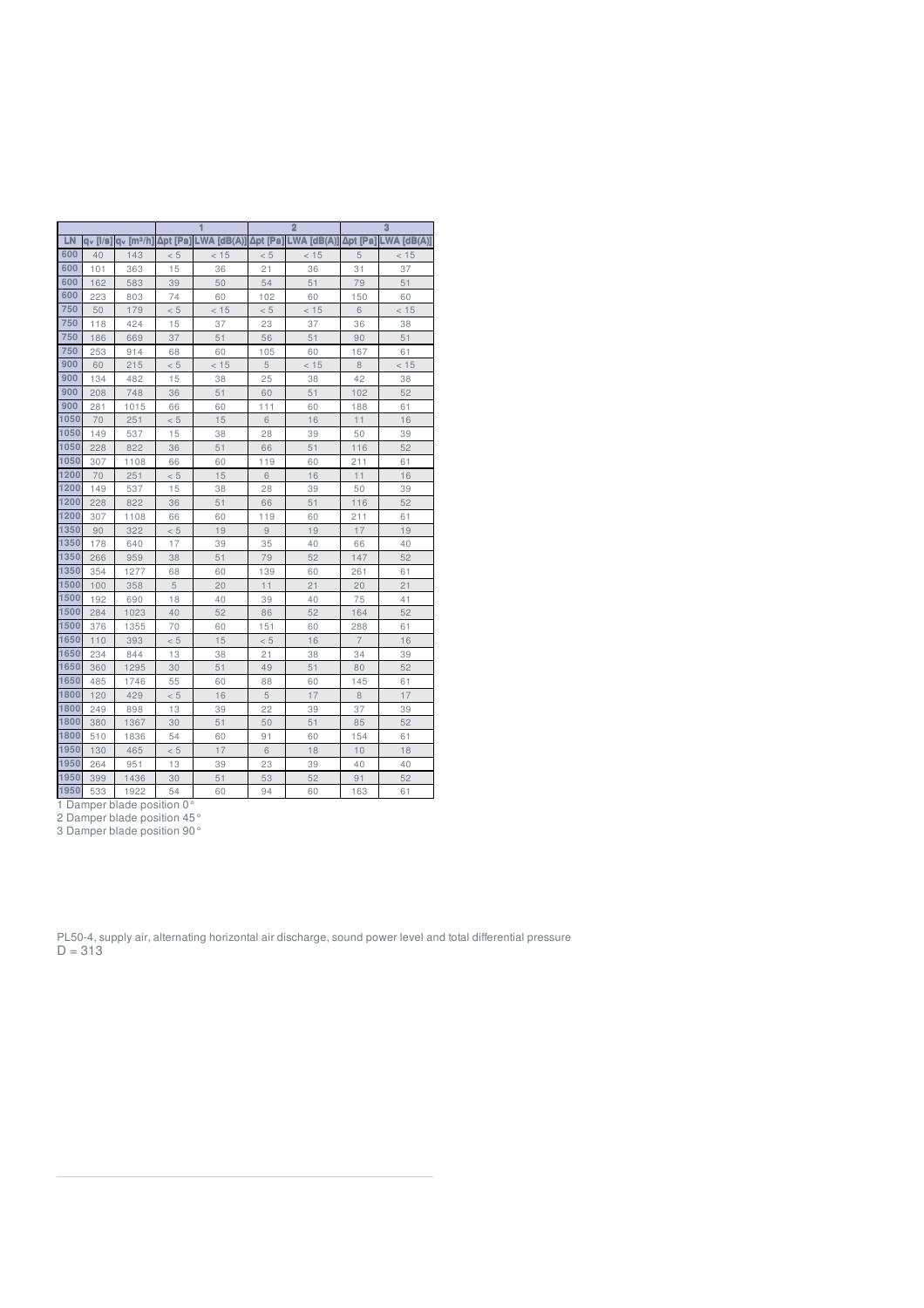|      |                |                       |          |               |                           | $\overline{2}$ |          | 3          |  |  |
|------|----------------|-----------------------|----------|---------------|---------------------------|----------------|----------|------------|--|--|
| LN   | $Q_V$ [ $ $ /s | a <sub>v</sub> [mª/h] | Δpt [Pa] | $LWA$ [dB(A)] | $LWA$ [dB(A)]<br>Δpt [Pa] |                | Δpt [Pa] | LWA [dB(A) |  |  |
| 600  | 40             | 143                   | < 5      | < 15          | < 5                       | < 15           | < 5      | < 15       |  |  |
| 600  | 111            | 400                   | 16       | 35            | 19                        | 35             | 24       | 36         |  |  |
| 600  | 182            | 656                   | 43       | 50            | 51                        | 50             | 63       | 50         |  |  |
| 600  | 253            | 913                   | 84       | 60            | 98                        | 60             | 123      | 60         |  |  |
| 750  | 50             | 179                   | < 5      | < 15          | < 5                       | < 15           | < 5      | < 15       |  |  |
| 750  | 129            | 466                   | 15       | 36            | 18                        | 36             | 25       | 36         |  |  |
| 750  | 209            | 753                   | 38       | 50            | 48                        | 50             | 65       | 51         |  |  |
| 750  | 288            | 1040                  | 73       | 60            | 92                        | 60             | 124      | 60         |  |  |
| 900  | 60             | 215                   | < 5      | < 15          | < 5                       | < 15           | < 5      | < 15       |  |  |
| 900  | 147            | 529                   | 14       | 37            | 19                        | 37             | 27       | 37         |  |  |
| 900  | 234            | 842                   | 35       | 50            | 48                        | 51             | 68       | 51         |  |  |
| 900  | 321            | 1156                  | 67       | 60            | 90                        | 60             | 129      | 60         |  |  |
| 1050 | 70             | 251                   | < 5      | < 15          | < 5                       | < 15           | 5        | < 15       |  |  |
| 1050 | 163            | 588                   | 14       | 37            | 19                        | 37             | 30       | 38         |  |  |
| 1050 | 257            | 926                   | 33       | 51            | 48                        | 51             | 74       | 51         |  |  |
| 1050 | 350            | 1263                  | 62       | 60            | 90                        | 60             | 137      | 60         |  |  |
| 1200 | 70             | 251                   | < 5      | < 15          | < 5                       | < 15           | 5        | < 15       |  |  |
| 1200 | 163            | 588                   | 14       | 37            | 19                        | 37             | 30       | 38         |  |  |
| 1200 | 257            | 926                   | 33       | 51            | 48                        | 51             | 74       | 51         |  |  |
| 1200 | 350            | 1263                  | 62       | 60            | 90                        | 60             | 137      | 60         |  |  |
| 1350 | 90             | 322                   | < 5      | 15            | 5                         | 15             | 8        | 15         |  |  |
| 1350 | 195            | 701                   | 13       | 38            | 22                        | 38             | 36       | 39         |  |  |
| 1350 | 300            | 1081                  | 32       | 51            | 52                        | 51             | 86       | 52         |  |  |
| 1350 | 405            | 1460                  | 58       | 60            | 95                        | 60             | 158      | 61         |  |  |
| 1500 | 100            | 358                   | < 5      | 16            | 5                         | 16             | 9        | 17         |  |  |
| 1500 | 210            | 756                   | 14       | 38            | 24                        | 39             | 40       | 39         |  |  |
| 1500 | 320            | 1153                  | 32       | 51            | 55                        | 51             | 94       | 52         |  |  |
| 1500 | 430            | 1551                  | 57       | 60            | 99                        | 60             | 170      | 61         |  |  |
| 1650 | 110            | 393                   | < 5      | < 15          | < 5                       | < 15           | < 5      | < 15       |  |  |
| 1650 | 257            | 925                   | 12       | 37            | 16                        | 37             | 22       | 37         |  |  |
| 1650 | 404            | 1456                  | 30       | 51            | 40                        | 51             | 55       | 51         |  |  |
| 1650 | 552            | 1988                  | 57       | 60            | 74                        | 60             | 103      | 60         |  |  |
| 1800 | 120            | 429                   | < 5      | < 15          | < 5                       | < 15           | < 5      | < 15       |  |  |
| 1800 | 273            | 983                   | 12       | 37            | 16                        | 38             | 23       | 38         |  |  |
| 1800 | 427            | 1537                  | 29       | 51            | 40                        | 51             | 57       | 51         |  |  |
| 1800 | 580            | 2091                  | 54       | 60            | 73                        | 60             | 105      | 60         |  |  |
| 1950 | 130            | 465                   | < 5      | < 15          | < 5                       | < 15           | 5        | < 15       |  |  |
| 1950 | 289            | 1040                  | 12       | 38            | 17                        | 38             | 24       | 38         |  |  |
| 1950 | 449            | 1615                  | 29       | 51            | 40                        | 51             | 59       | 51         |  |  |

608 2190 53 60 73 60 109 60

Damper blade position 0°

Damper blade position 45°

Damper blade position 90°

| PL50 $-1 - S - SF - HS$        |  |  | $1200 \times 1050 \times 123 \times 30$ | $/2 - D - LS - L - RI / AS / BO / EA /$ |                      |  |  |  |  |  |  |
|--------------------------------|--|--|-----------------------------------------|-----------------------------------------|----------------------|--|--|--|--|--|--|
| $-1$ , $-1$ , $1$ , $1$ , $-1$ |  |  | the control of the control of           |                                         |                      |  |  |  |  |  |  |
| 1 2 3 4 5                      |  |  | $-6$                                    |                                         | 7 8 9 10 11 12 13 14 |  |  |  |  |  |  |

Type

PURELINE50 Slot diffuser

 Number of slots 1 air slot

2 air slots

3 air slots

4 air slots

System

S Supply air

E Extract air (with air control elements)

Connection

PF With fixed connection between plenum box and diffuser face

SF With detachable connection between plenum box and diffuser face (only with B00)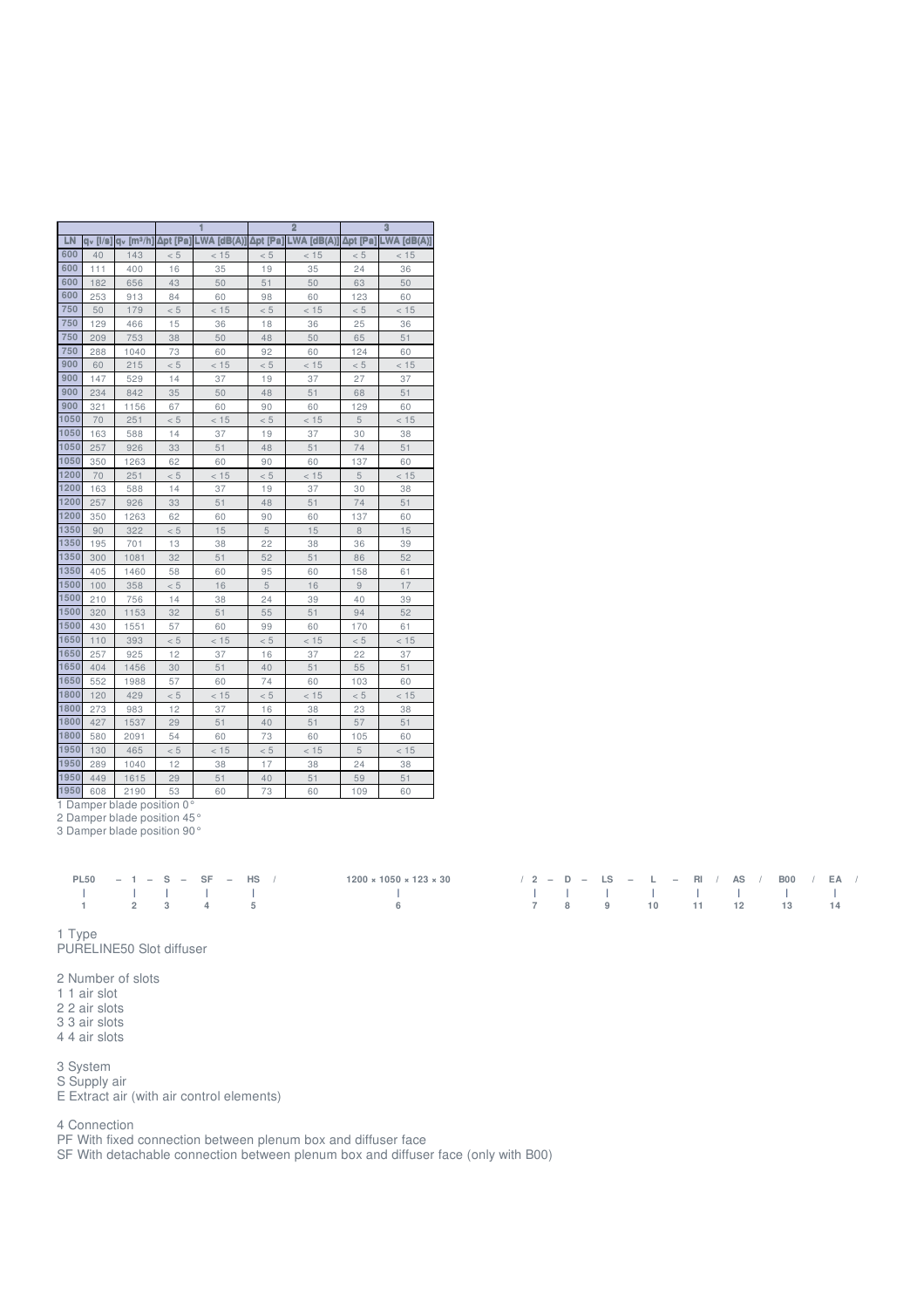PB Only plenum box (for combination with DS) DS Diffuser face with extended border and fixing screws DF Diffuser face with extended border and spring clip CD Air transfer section BD Non-active section 5 Plenum box variant HS Symmetrical plenum box with horizontal connection VS Symmetrical plenum box with vertical connection HA Asymmetrical plenum box with horizontal connection 6 Nominal size [mm] Diffuser face x plenum box x spigot diameter x neck extension Nominal length L N 600, 750, 900, 1050, 1200, 1350, 1500, 1650, 1800, 1950 Plenum box L 600, 750, 900, 1050, 1200, 1350, 1500, 1650, 1800, 1950 NSpigot diameter ØD 123 1 air slot 158 1 and 2 air slot(s) 198 2 and 3 air slots 248 3 and 4 air slots 313 4 air slots Neck extension Y No entry required: 0 22, 47, 72, 97 and 121 7 No. of spigots 1 1 spigot (up to length 1500 mm) 2 2 spigots (from length 1200 mm) 8 Damper blade for volume flow rate balancing No entry required: None D With damper blade 9 Accessories No entry required: None LS With lip seal 10 Lining No entry required: None L With 11 Position of plenum box No entry required: Centre LE Left side Rl Right side 12 Air pattern (length of air control elements 150 mm) No entry required: Alternating horizontal AS Alternating angled HL Horizontal left HR Horizontal right V Vertical 13 Diffuser face with extended border No entry required: None B00 With extended border 14 End pieces No entry required: None EP End plate EA End angle To be ordered separately for linear runs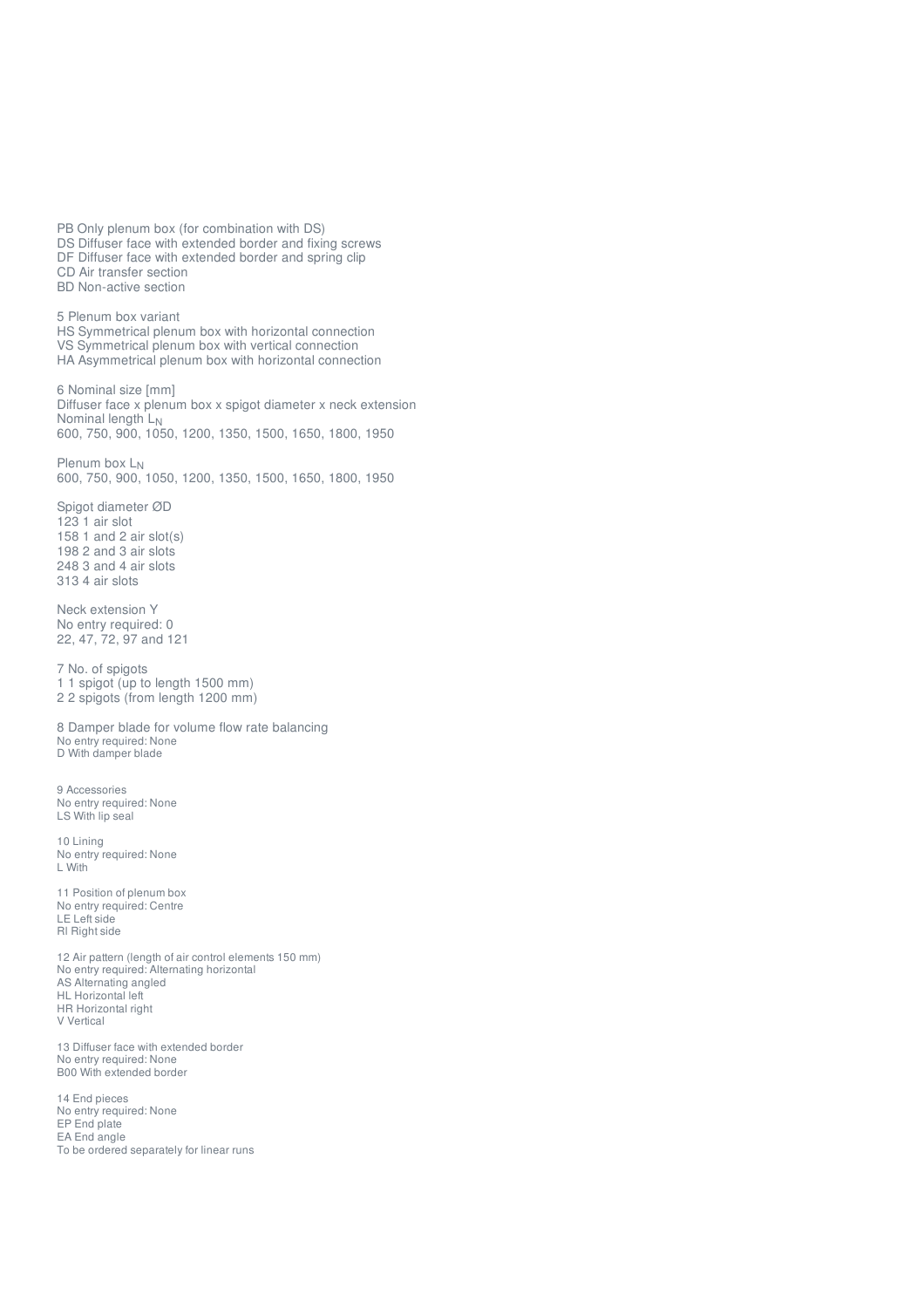15 Surface No entry required: With anodised finish, E6-C-0, natural colour P1 Powder-coated, specify RAL CLASSIC colour P1 Powder-coated DB703

Gloss level RAL9010 GE50 RAL9006 GE30 RAL9010, RAL9005, RAL9016, RAL7012 GE20 All RAL Classic colours (except luminous colours) GE70

16 Colour of air control elements No entry required: Similar to RAL 9005, black W Similar to RAL 9010, white

G Similar to RAL 9006, grey

## Order example: PL50-1-S-PF-HS/1200x1200x123/1

| Number of slots                                     |                                                                   |
|-----------------------------------------------------|-------------------------------------------------------------------|
| System                                              | Supply air                                                        |
| Variant                                             | Diffuser face fixed to the plenum box, non-detachable             |
| Plenum box variant                                  | Standard plenum box with horizontal connection                    |
| Nominal size                                        | Diffuser face 1200 mm, plenum box 1200 mm, spigot diameter 123 mm |
| No. of spigots                                      |                                                                   |
| Damper blade for volume flow rate balancing Without |                                                                   |
| Lip seal                                            | Without                                                           |
| Lining                                              | Without                                                           |
| Position of plenum box                              | Central position                                                  |
| Air pattern                                         | Alternating horizontal                                            |
| Diffuser face with extended border                  | Without                                                           |
| End pieces                                          | Without                                                           |
| Surface                                             | With anodised finish, E6-C-0, natural colour                      |
| Colour of air control elements                      | <b>Black</b>                                                      |
|                                                     |                                                                   |

| <b>PL50</b>                                                                                                     |  | $-1 - S - CS$ | $100 \times 100 \times 90$ | <b>BOO</b> / | $P1 - RAL$ |
|-----------------------------------------------------------------------------------------------------------------|--|---------------|----------------------------|--------------|------------|
| the contract of the contract of the contract of the contract of the contract of the contract of the contract of |  |               |                            |              |            |
| $1$ 2 3 4                                                                                                       |  |               |                            |              |            |

1 Type PURELINE50 Slot diffuser

2 Number of slots

1 1 air slot

2 2 air slots

- 3 3 air slots
- 4 4 air slots

3 System S Supply air E Extract air

4 Variant CS Corner section

5 Dimensions [mm] E 100 to 300 mm (in mm increments) F 100 to 300 mm (in mm increments) W 90°

6 Diffuser face with extended border No entry required: None B00 With extended border

7 Surface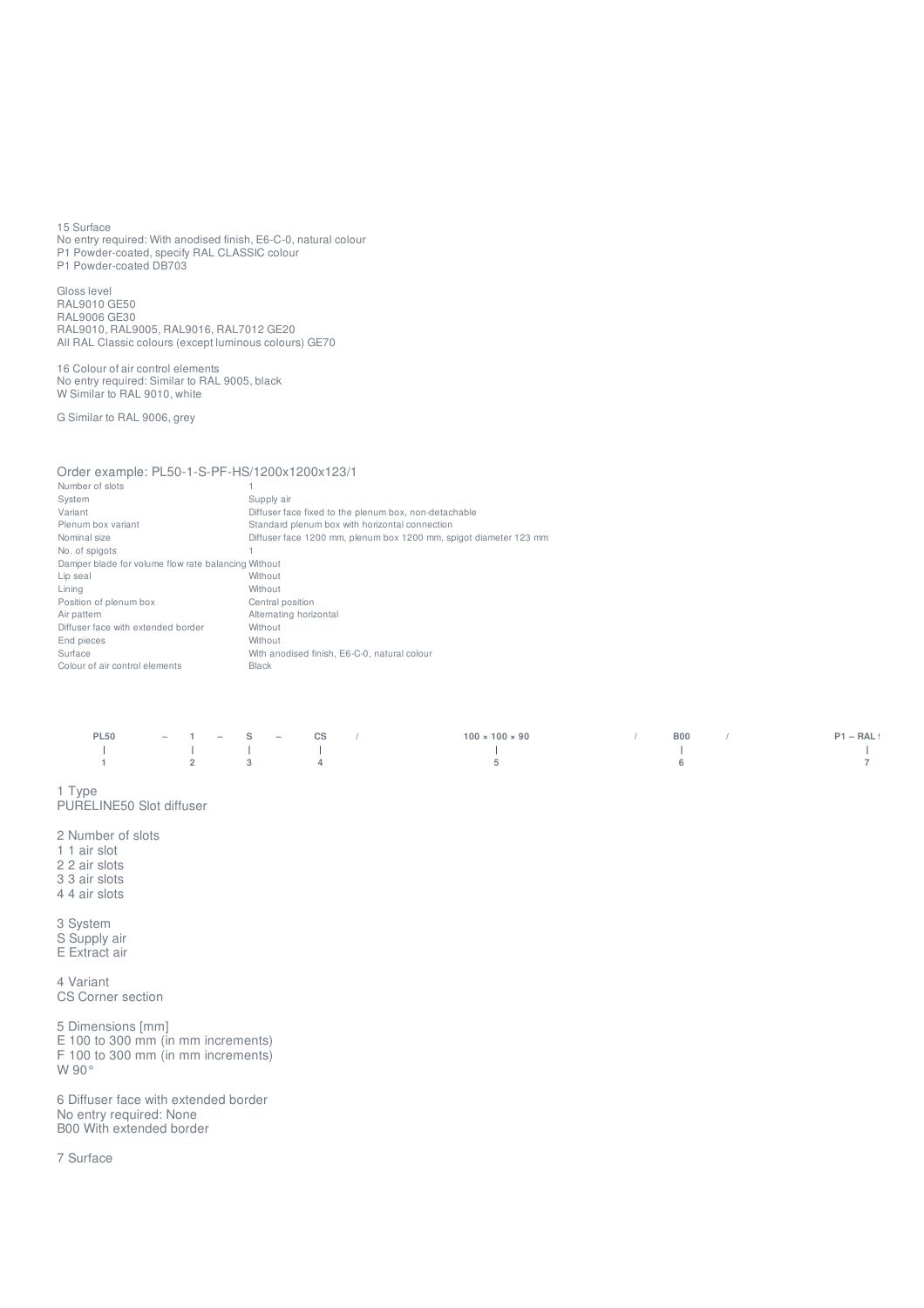No entry required: With anodised finish, E6-C-0, natural colour P1 Powder-coated, specify RAL Classic colour P1 Powder-coated DB703

Glo s s le v el RAL9010 G E 5 0 RAL9006 GE30RAL9010, RAL9005, RAL9016, RAL7012 GE20 All RAL Classic colours (except luminous colours) GE70

8 Colour of air control elements No entry required: Similar to RAL 9005, black W Similar to RAL 9010, white G Similar to RAL 9006, greyE0 Without air control elements

Order example: PL50-1-S-CS/100x100x90

Number of slots 1 Variant Corner section System S u p ply air Dimensions Leg length E: 100 mm; leg length F: 100 mm; 90° angle Extended border Without Surface With anodised finish, E6-C-0, natural colour Colour of air control elements Black, similar to RAL 9005

|  |  |  |  | PL50 - ACC - EA / 2 - B00 /                                                                                                                                                                                                    | $P1 - RAL$      |
|--|--|--|--|--------------------------------------------------------------------------------------------------------------------------------------------------------------------------------------------------------------------------------|-----------------|
|  |  |  |  | $\sim$ 1 and 2 and 2 and 2 and 2 and 2 and 2 and 2 and 2 and 2 and 2 and 2 and 2 and 2 and 2 and 2 and 2 and 2 and 2 and 2 and 2 and 2 and 2 and 2 and 2 and 2 and 2 and 2 and 2 and 2 and 2 and 2 and 2 and 2 and 2 and 2 and | and the first   |
|  |  |  |  |                                                                                                                                                                                                                                | $6\overline{6}$ |

1 T y p e

PURELINE50 Slot diffuser

#### 2 T y p e

ACC Accessories and replacement parts

3 Variant EP 1 pair of end plates extract air EA 1 pair of end angles CL Diffuser face connector SF Replacement screw fixing DF1 Clamp fixing, 1-slot DF2 Clamp fixing, 2-slot DF3 Clamp fixing, 3-slot DF4 Clamp fixing, 4-slot Key Setting key for air control elements

### 4 Number of slots

- 1 1 slo t 2 1 - slo t
- 3 3 slo t 4 4-slot

5 Extended border No entry required: None B00 With extended border

6 Surface No entry required: With anodised finish, E6-C-0, natural colour

P1 Powder-coated, specify RAL CLASSIC colour

Glo s s le v el RAL9010 G E 5 0 R A L 9 0 0 6 G E 3 0 All RAL Classic colours (except luminous colours) GE70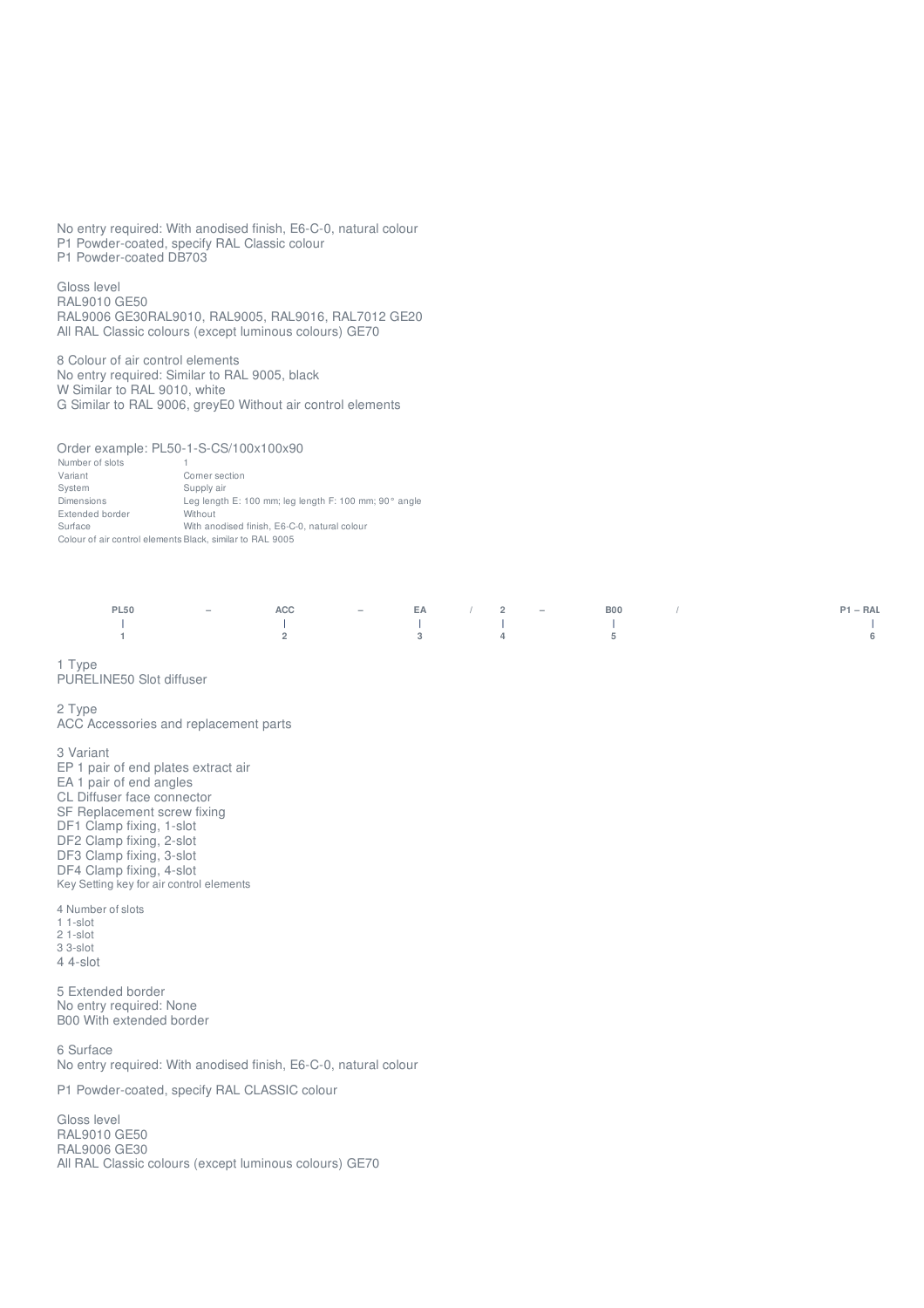### Order example: PL50-ACC-EA/3

Number of slots 3 Extended border Without

Variant 1 pair of end angles Surface With anodised finish, E6-C-0, natural colour

## Variants, Dimensions, Product Details

## Asymmetrical plenum box







No. of spigots LN = Nominal length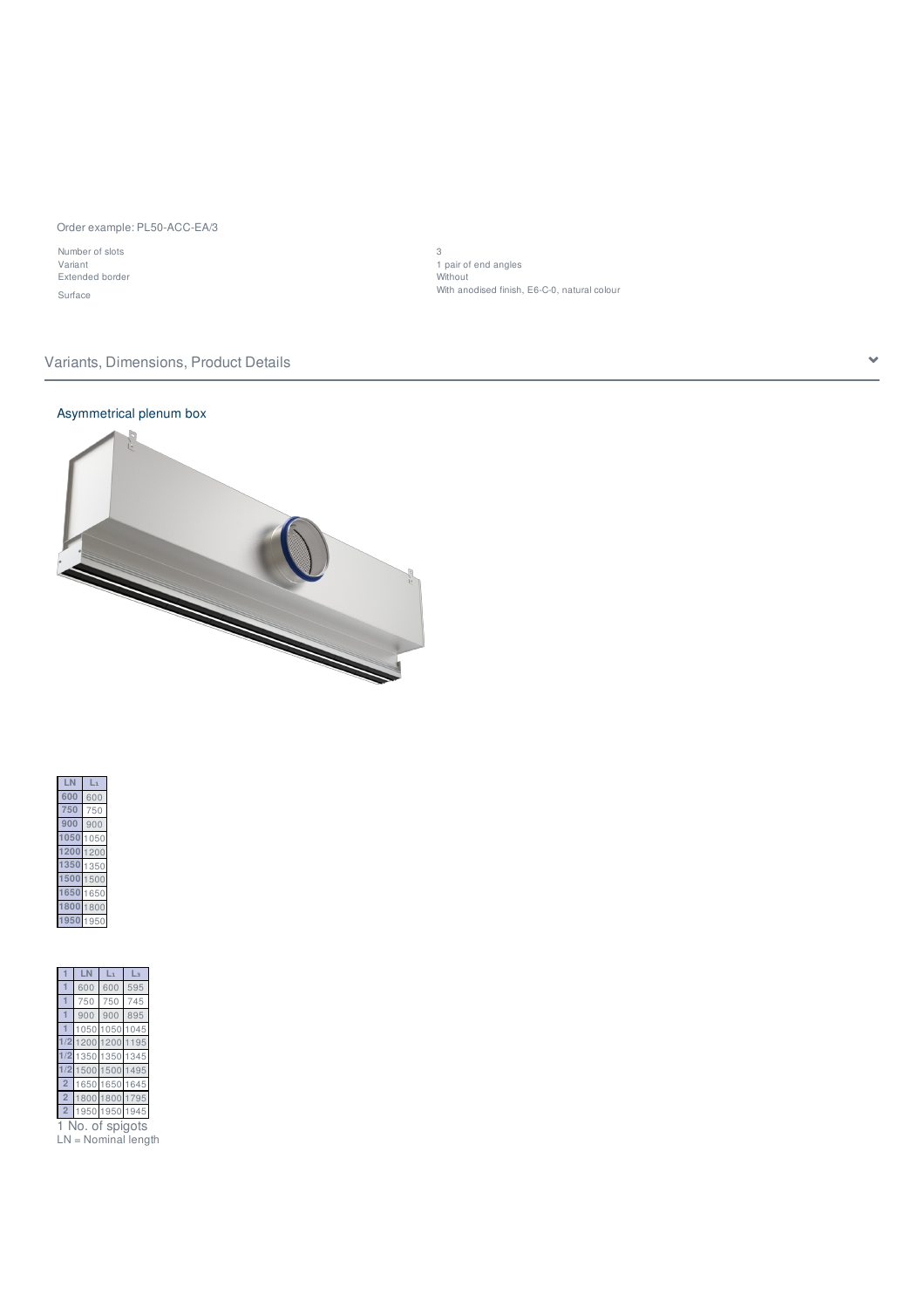|                                         |  |  |  | 176 185 150 152 178 216 98             |  |
|-----------------------------------------|--|--|--|----------------------------------------|--|
| L50-2 183 214 225 150 172 223 254 98 84 |  |  |  |                                        |  |
| L50-3 238 270 275 175 197 278 310 98 82 |  |  |  |                                        |  |
|                                         |  |  |  | 50-4 278 335 340 210 229 318 375 98 82 |  |
|                                         |  |  |  |                                        |  |

Note: Neck extension Y = 22, 47, 72, 97, 121

| 23/158 48     |   |
|---------------|---|
| 158/198 50/50 |   |
| 98/248        | 5 |
| 248/313 48/50 |   |

Weights

|                                                          | $k\alpha/m$           |
|----------------------------------------------------------|-----------------------|
| Diffuser face                                            | 1.0 / 1.6 / 3.1 / 3.4 |
| Plenum box HS/HA                                         | 4.1 / 5.1 / 6.1 / 7.3 |
| Plenum box HS/HA+L 1-/2-/3-/4-slot 4.8 / 6.0 / 7.2 / 8.5 |                       |
| Plenum box VS                                            | 4.8 / 5.2 / 6.0 / 7.3 |
| Plenum box VS+L                                          | 5.9/6.3/7.2/8.2       |

Note: Total weight = weight of diffuser face + weight of plenum box 1 Number of slots

**1 2 PL50-1** 50 70 **PL50-2** 95 115 **PL50-3** 150 170 **PL50-4** 190 210

1 Without extended border P 2 With extended border P

| U |  |
|---|--|



1 P Without extended border 2 P With extended border

Diffuser face end angles on both ends



Diffuser face without end piece



PL50-1 (without extended border)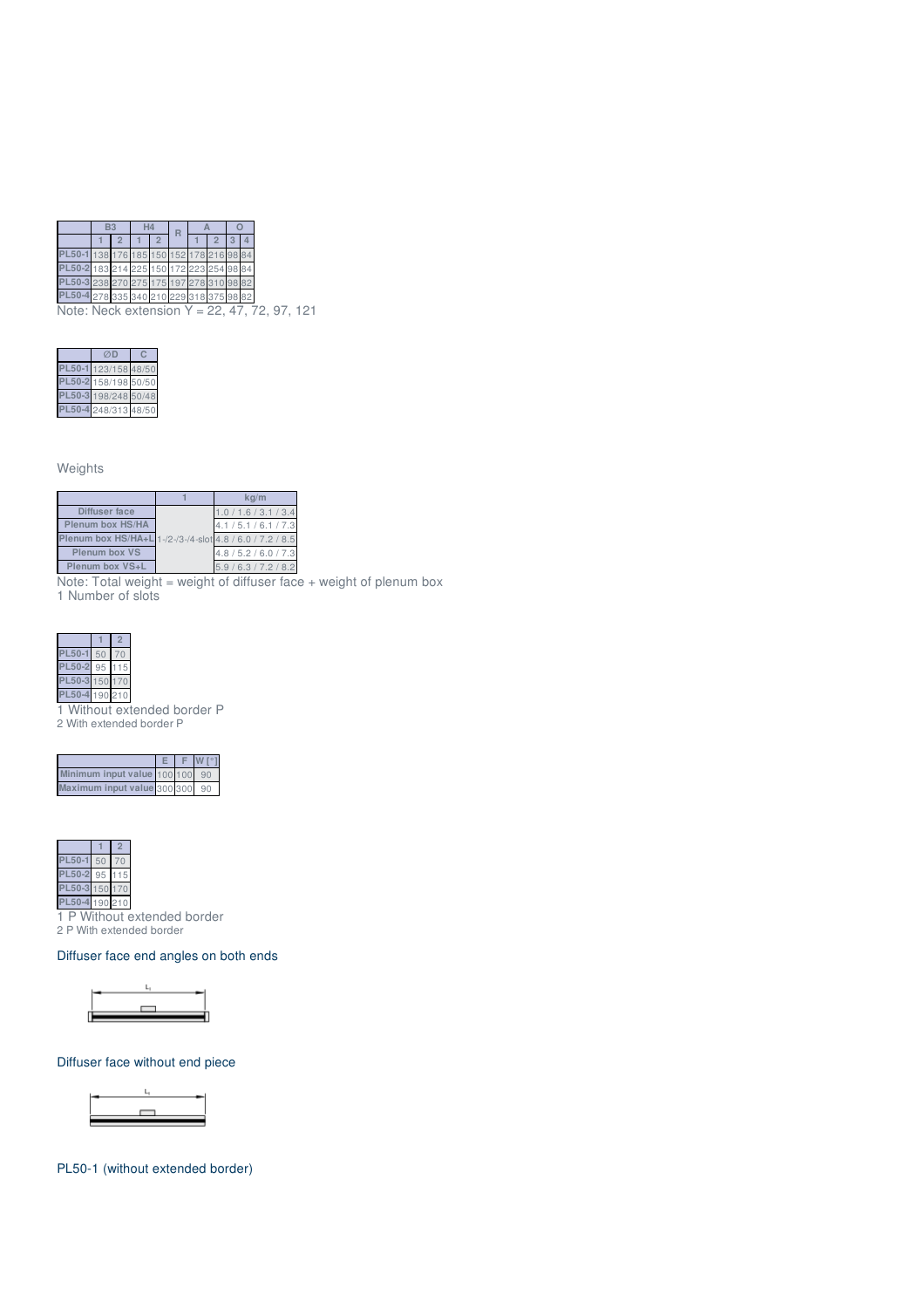

## PL50-2 (without extended border)



## PL50-3 (without extended border)



## PL50-4 (without extended border)